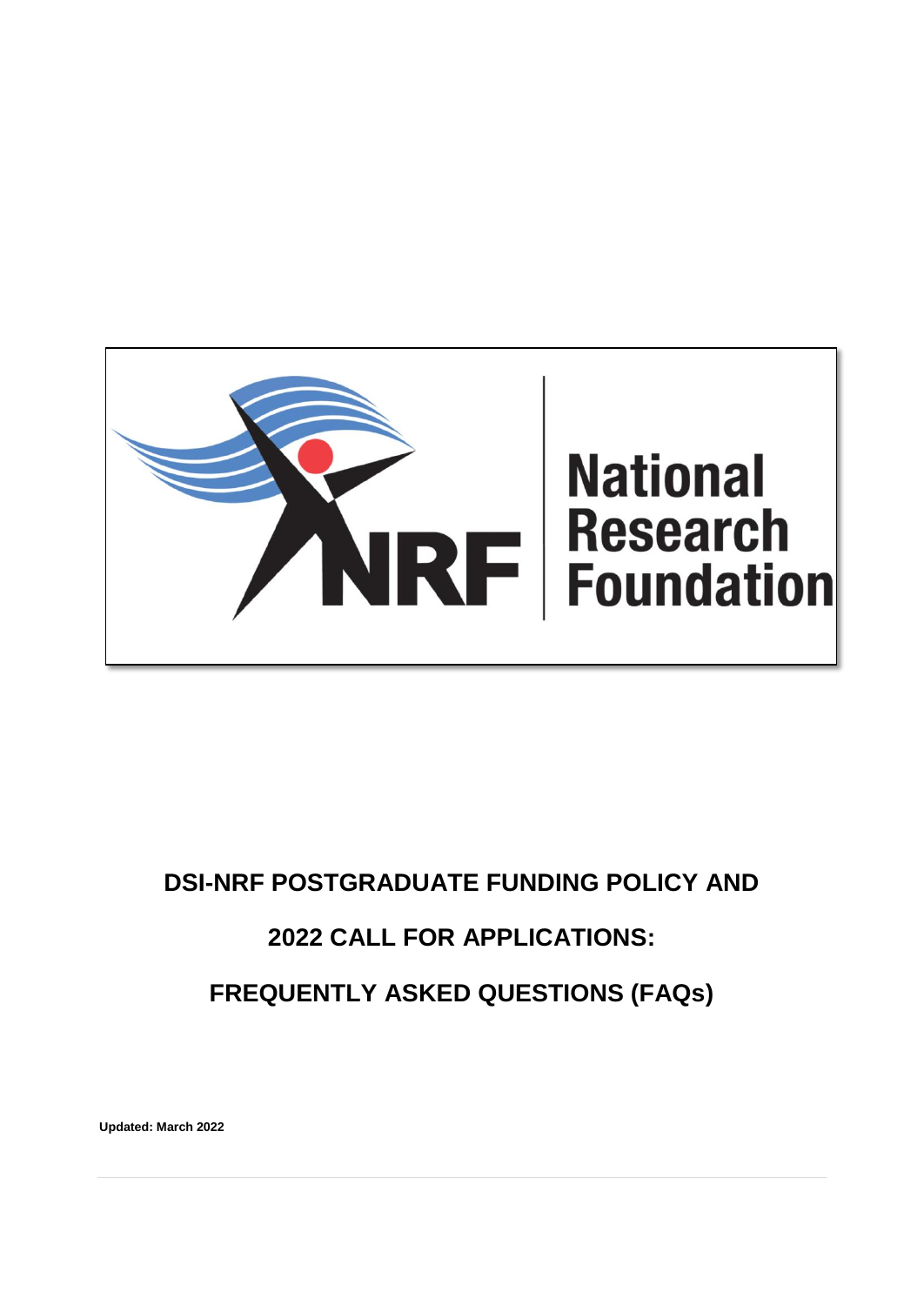# **Acronyms**

| <b>NRF</b>   | National Research Foundation                |
|--------------|---------------------------------------------|
| <b>NSFAS</b> | National Student Financial Aid Scheme       |
| <b>ISFAP</b> | Ikusasa Student Financial Aid Programme     |
| <b>FCS</b>   | <b>Full Cost of Study</b>                   |
| <b>PCS</b>   | <b>Partial Cost of Study</b>                |
| <b>DHET</b>  | Department of Higher Education and Training |
| DSI          | Department of Science and Innovation        |
| <b>STEM</b>  | Science Technology Engineering Mathematics  |
| <b>SADC</b>  | Southern African Development Community      |
| <b>NQF</b>   | <b>National Qualification Framework</b>     |
| UID          | Unique Identification Number                |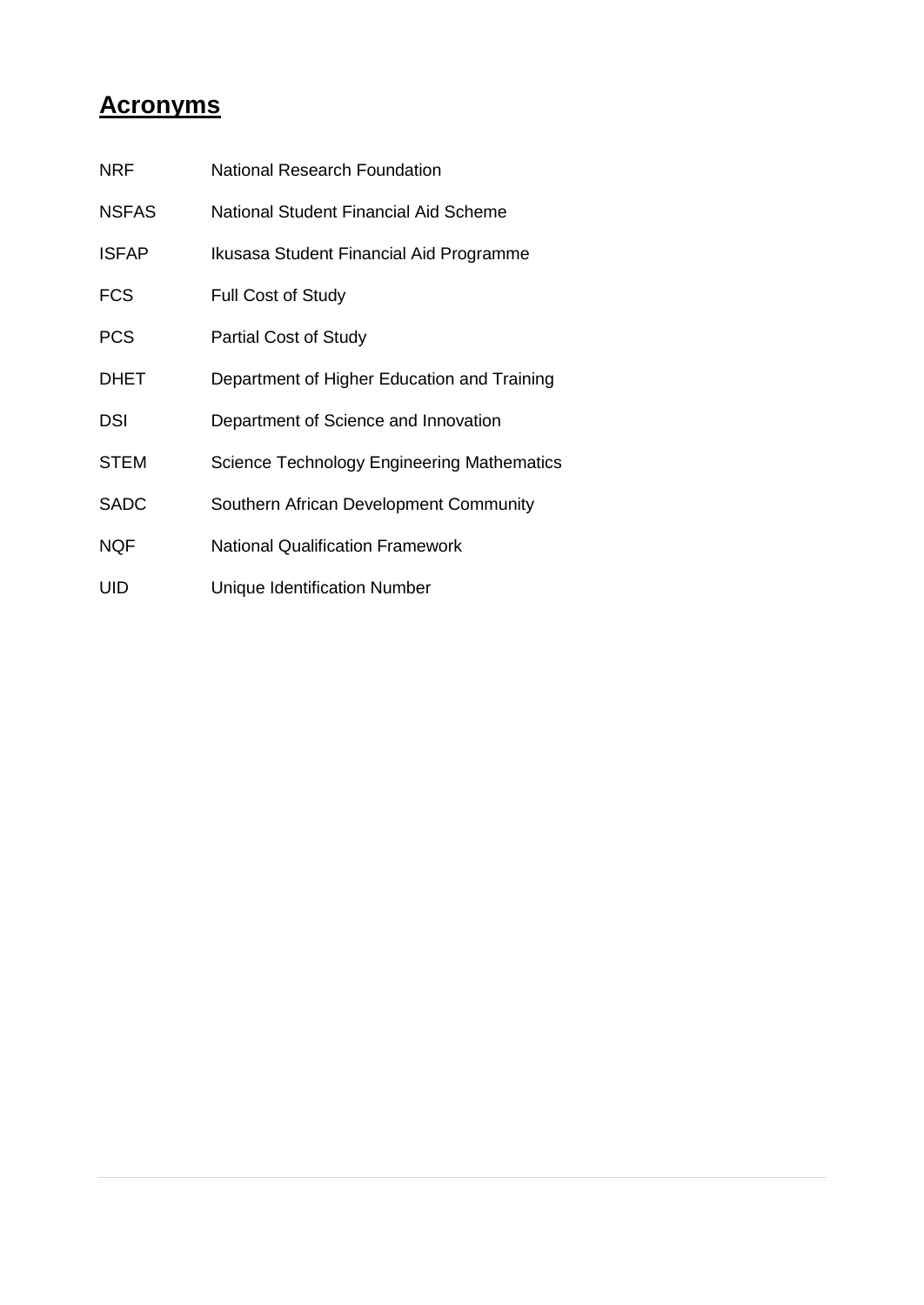# **Contents**

#### **Application Process**

- **1. [How do I apply for NRF Postgraduate funding?](#page-8-0)**
- **2. [When is the closing date for submission of applications for NRF postgraduate](#page-8-1)  [funding?](#page-8-1)**
- **3. [Where can I find all the current call documents for the NRF Postgraduate](#page-8-2)  [Scholarships?](#page-8-2)**

#### **Eligibility Criteria**

- **4. [Which postgraduate degrees will be funded?](#page-9-0)**
- **5. What is [the minimum academic requirement for NRF postgraduate funding?](#page-9-1)**
- **6. [If a student does not have a numerical mark indicated for their](#page-9-2) master's degree, [will the NRF fund](#page-9-2) such a student?**
- **7. What is [the minimum academic requirement for students that are financially needy](#page-9-3)  [or living with a disability to be eligible for FCS funding by NRF?](#page-9-3)**
- **8. What is [the minimum academic requirement for students to be considered as](#page-10-0)  [exceptional academic achievers for FCS funding by the NRF?](#page-10-0)**
- **9. [Will international students that are exceptional academic achievers or living with a](#page-10-1)  [disability be eligible for](#page-10-1) FCS funding?**
- **10. [Does the age limit for NRF postgraduate student funding apply across all NRF](#page-10-2)  [funding programmes?](#page-10-2)**
- **11. [Is the introduction of age limit for NRF postgraduate funding not restrictive in the](#page-14-0)  [South African context? That is, will this not exclude students from previously](#page-14-0)  [excluded communities from accessing postgraduate training?](#page-14-0)**
- **12. [How did the NRF come up with the prescribed age restrictions?](#page-14-1)**
- **13. [Will international students at all levels of postgraduate studies be eligible for NRF](#page-14-2)  [postgraduate funding?](#page-14-2)**

#### **Financial Means Test**

- **14. [How will the NRF establish financial need?](#page-14-3)**
- **15. [Who is regarded as a financially needy student?](#page-15-0)**
- **16. What does combined gross [family income mean?](#page-15-1)**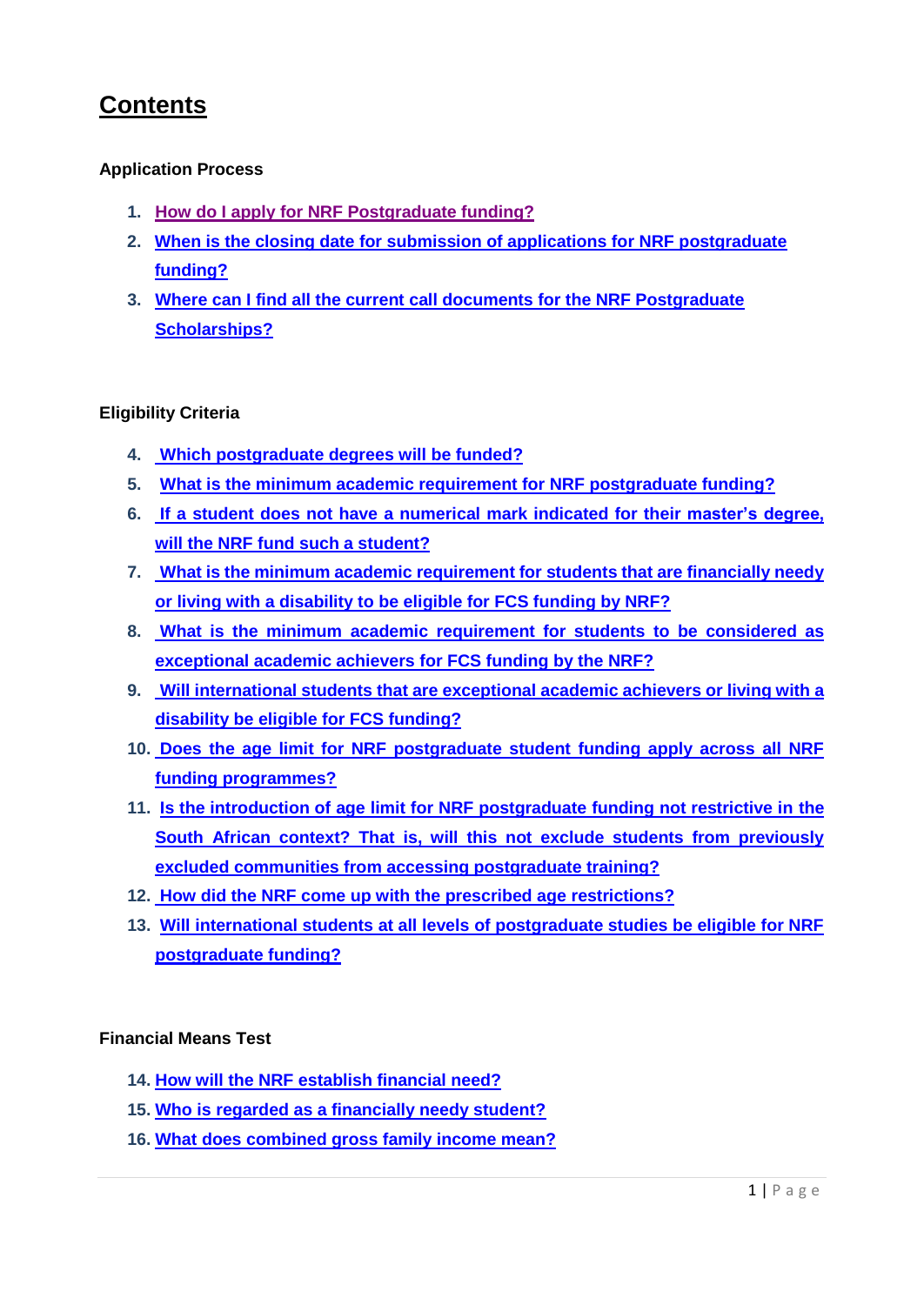- **17. [If I was previously funded by NSFAS or ISFAP, will I still need to undergo a financial](#page-15-2)  [means test to be eligible for NRF postgraduate funding?](#page-15-2)**
- **18. [If I was previously funded by the University Financial Aid, will I be required to](#page-12-0)  [undergo a financial means test?](#page-12-0)**
- **19. What if my combined gross [family income is just above R350 000, for example](#page-12-1)  [R355 000 will the NRF exclude me from obtaining funding?](#page-12-1)**
- **20. Do students [who require a financial means](#page-12-2) test that are older than 18 years of age who are no longer [minors or living with their parents or guardian](#page-12-2) still need to complete a [consent form?](#page-12-2)**
- **21. [How many times in a year](#page-0-0) is the Financial Means Test conducted?**
- **22. [Can I complete the ISFAP consent form with my details only?](#page-0-0)**

#### **Funding Period**

- **23. What is [the maximum period of support for full-time study at the various](#page-13-0)  [postgraduate levels](#page-13-0) of study?**
- **24. Some students may [need more than three](#page-13-1) years to complete a doctoral degree. Will the stipulated three years for [completion be sufficient?](#page-13-1)**
- **25. [What does 'uninterrupted study](#page-14-0) support' mean?**
- **26. [How will the NRF cater for female students that have taken time off from their](#page-14-1)  [studies in-between degrees to raise a family?](#page-14-1)**
- **27. [Is it possible for students who started](#page-14-2) a doctoral or master's degree without NRF funding to apply for [funding from their second year onwards?](#page-14-2)**
- **28. Can students [apply for funding at any level of study?](#page-14-3)**
- **29. [How many years will students who upgrade from master's](#page-15-0) to doctoral registration [have to complete their studies?](#page-15-0)**
- **30. [Will the NRF still be considering applications for extension support and at what](#page-15-1)  [level of study?](#page-15-1)**
- **31. [How will students who started the first year of their master's](#page-15-2) or doctoral studies in the year 2020 and before [with NRF funding be funded under the DSI-NRF](#page-15-2)  [Postgraduate Funding Policy?](#page-15-2)**

#### **Postgraduate Students living with a disability**

- **32. [How does the NRF define a person living with a disability?](#page-15-3)**
- **33. What is [the minimum academic requirement for students that are living with a](#page-16-0)  [disability to be eligible for FCS](#page-16-0) funding?**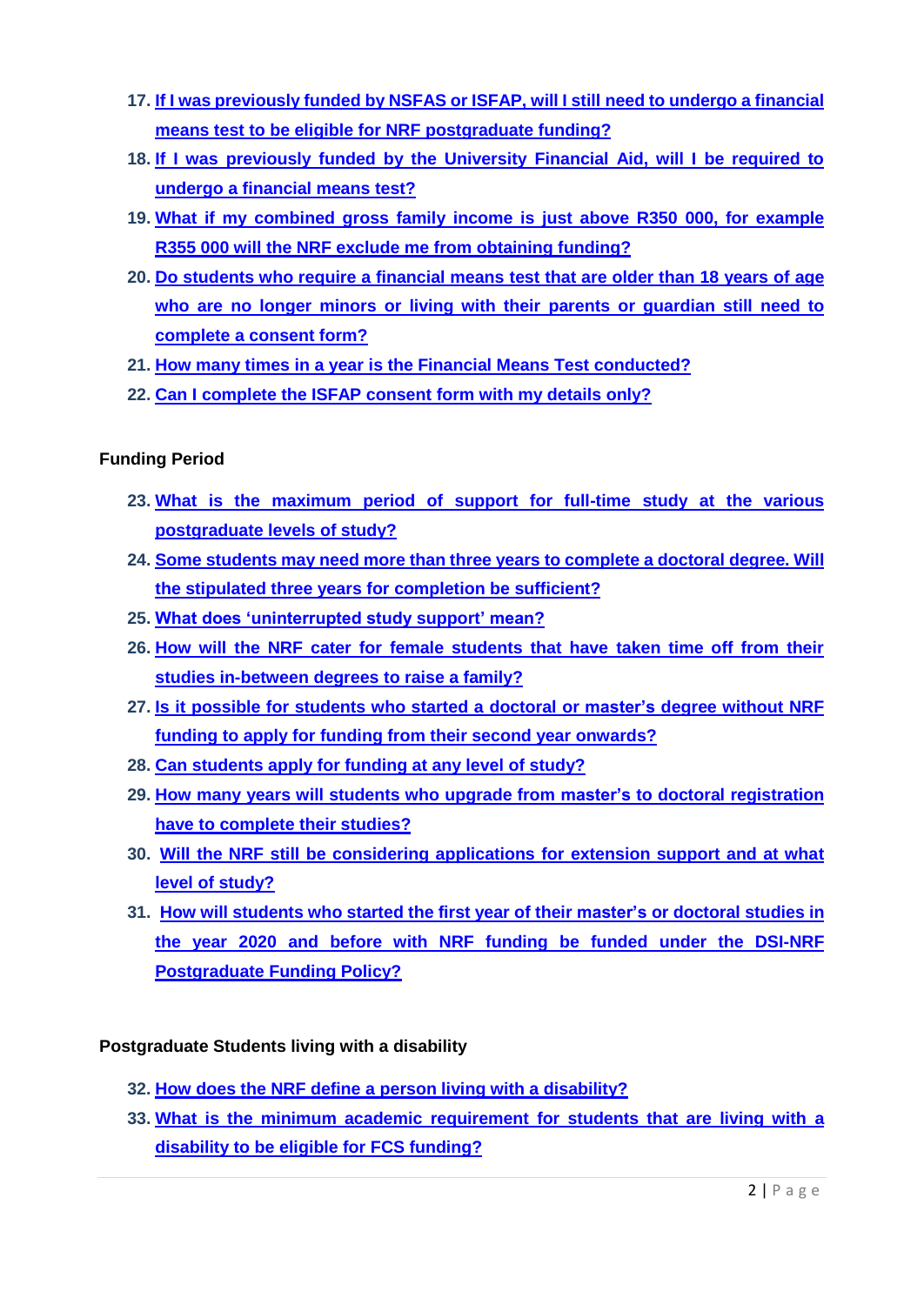- **34. [Will students living with a disability be funded strictly for 1, 2 or 3 years for](#page-16-1)  honours, master's [or doctoral studies,](#page-16-1) respectively?**
- **35. Will students living [with a disability be eligible for an upgrade](#page-16-2) from master's to [doctoral studies?](#page-16-2)**
- **36. What is the value of FCS scholarship for students living with disabilities?**
- **37. [Will students living with a disability be eligible for any other allowances?](#page-17-0)**
- **38. [Can the assistive technology device allowance be used for services such as a](#page-17-1)  [caregiver or driver?](#page-17-1)**

#### **Funding Exclusions**

- **39. Will students who [are intending to register for part-time studies be](#page-17-2) considered for NRF [Postgraduate](#page-17-2) Student Funding?**
- **40. [Which qualifications are](#page-17-1) not funded by the NRF?**
- **41. [Will the NRF still support grantholder-linked scholarships?](#page-17-3)**

#### **Areas of Support**

- **42. [Will the fields of study to be supported be aligned to the NRF](#page-18-0) Research Strategy?**
- **43. [Does the NRF gender target of 55% not restrict access to female applicants'](#page-18-1) [entering the system?](#page-18-1)**
- **44. [Why are professional degrees not](#page-18-2) considered for funding?**

#### **Academic Support Activities for Students**

**45. [Will students be paid for the 80 hours](#page-18-3) per annum of academic service work that [they will be rendering?](#page-18-3)**

#### **Review of applications**

**46. If I do not have results for [my current in-progress degree e.g. master's](#page-19-0) results when [applying for doctoral funding, will my application be considered for funding?](#page-19-0)**

#### **Awarding Criteria**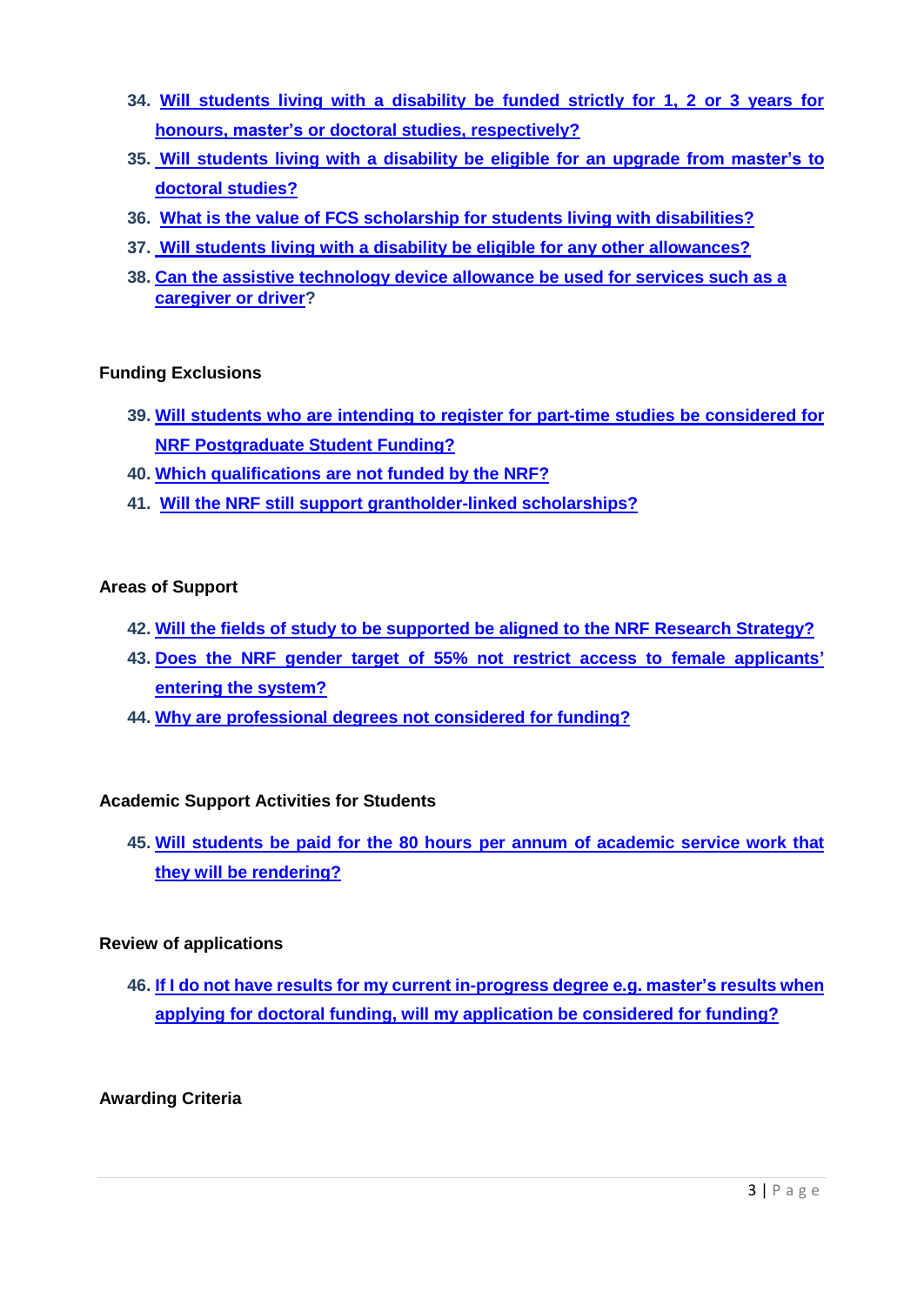- **47. [How many students receive funding for postgraduate studies annually from the](#page-19-1)  [NRF?](#page-19-1)**
- **48. Will combining the SADC students with students from the rest of the world in the funding allocation targets, not undermine the [SADC protocol on education and](#page-19-2)  [training which states that "member states shall reserve at least 5% of admissions](#page-19-2)  [for students from SADC nations other than their own" and also states that,](#page-19-2)  ["member states are required to treat students from SADC countries as home](#page-19-2)  [students for purposes of tuition and accommodation"?](#page-19-2)**

**Full Cost of Study and Partial Cost of Study**

- **49. Who is [eligible for FCS?](#page-19-3)**
- **50. [What is the value of](#page-20-0) FCS funding?**
- **51. Who [is eligible for PCS?](#page-20-1)**
- **52. What are [the minimum academic requirements for students to be considered for](#page-20-2) PCS [funding by the NRF?](#page-20-2)**
- **53. [What is the value of](#page-20-3) PCS funding?**
- **54. [How will NRF scholarship be paid out?](#page-20-4)**
- **55. [Who decides which student receives](#page-20-5) FCS or PCS funding?**
- **56. Will students funded under PCS [receive uninterrupted study support?](#page-21-0)**
- **57. [If the NRF is held as a primary funder on all DSI-NRF Postgraduate Funding,](#page-21-1) what [does this imply?](#page-21-1)**
- **58. [Will all students who are awarded NRF FCS funding](#page-21-2) receive the same scholarship [value? That is, will the cost of living in each city and region be taken into](#page-21-2)  [consideration?](#page-21-2)**
- **59. Will a student who receives NRF PCS or FCS [funding be allowed to hold other](#page-21-3)  scholarships [and/or top-up funding?](#page-21-3)**
- **60. Will students whose master's degree has [been upgraded to a doctoral programme](#page-21-4)  be [considered under FCS or PCS for](#page-21-4) the doctoral studies?**
- **61. [Will a student who receives a merit award from their institution be allowed to receive](#page-22-0)  [NRF postgraduate funding?](#page-22-0)**

#### **Awards**

- **62. How will applicants' know whether [their application was successful?](#page-22-1)**
- **63. [What is a grant number for an awarded scholarship and where can an awardee](#page-22-2)  [find this information?](#page-22-2)**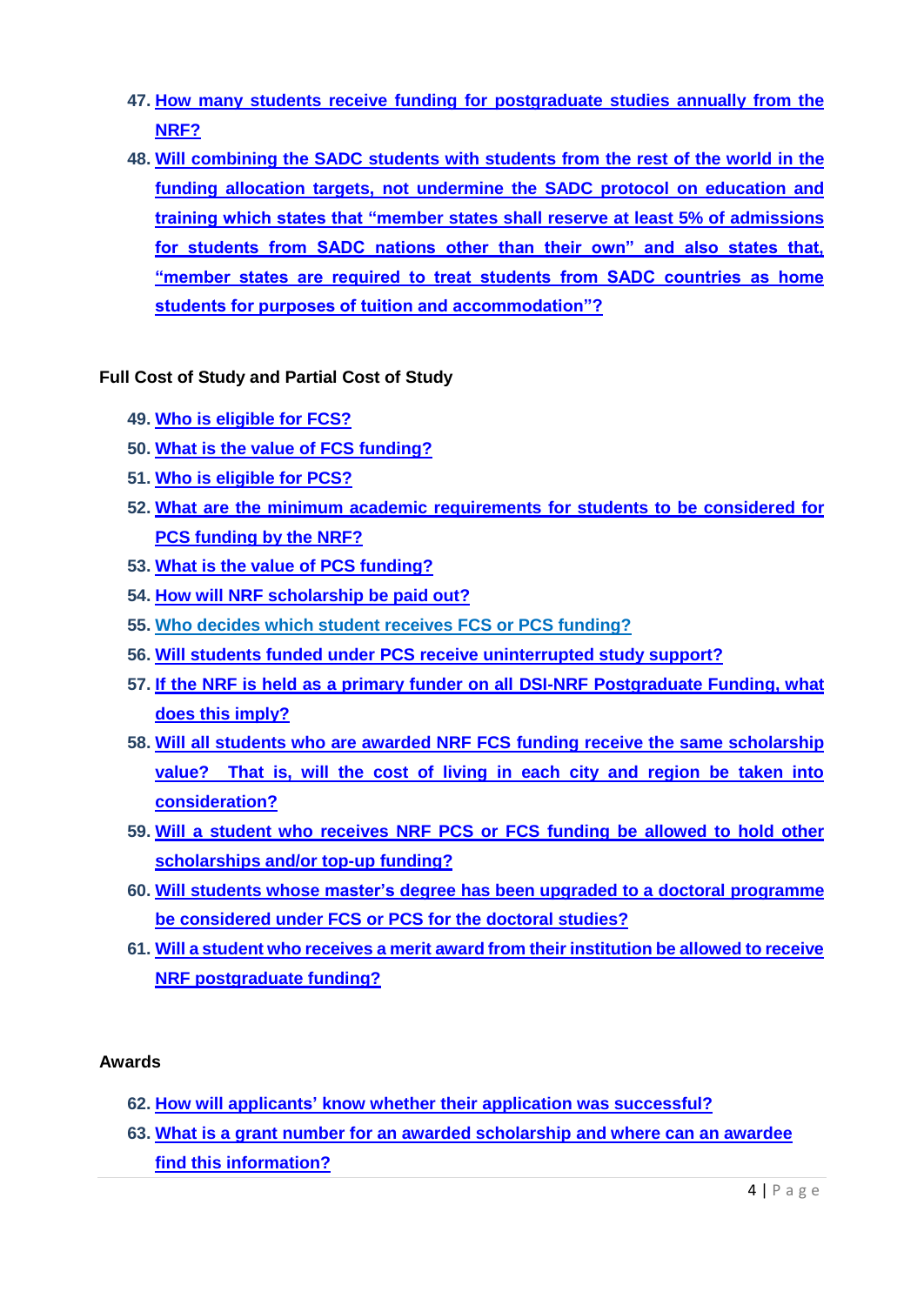- **64. How will awardees know whether [they were awarded FCS or PCS?](#page-22-3)**
- **65. Will unsuccessful applicants' [receive feedback from the NRF?](#page-22-4)**
- **66. [Where can successful applicants' access the award or outcome letter relating to](#page-23-0)  [their NRF Postgraduate Scholarship?](#page-23-0)**

#### **Changes on Project or Funding Support**

- **67. [Who should a student contact if they have queries about the NRF scholarship?](#page-23-1)**
- **68. [Will the NRF allow changes of the award from FCS to PCS or](#page-23-2)** *vice versa***?**
- **69. [Does the NRF allow project changes from what was submitted in the original](#page-23-3)  [application that was approved for funding?](#page-23-3)**
- **70. [What should be done if the supervisor of the NRF-funded project needs to be](#page-24-0)  [changed?](#page-24-0)**
- **71. [Are transfers of the scholarship from one institution to another permitted?](#page-24-1)**
- **72. [Are deferments of scholarships to the next academic year permitted?](#page-24-2)**
- **73. [Can I take a leave of absence](#page-24-3) on medical grounds?**

#### **Financial Control**

- **74. [What will the recourse be should students receiving either FCS or PCS funding](#page-24-4) fail [to complete the degree within the NRF stipulated time?](#page-24-4)**
- **75. [What will happen in instances where the university provides a certain percentage](#page-25-0)  [fee waiver or where a tuition fee is not charged?](#page-25-0)**
- **76. [What will happen to the once-off electronic study device funds should the student](#page-25-1)  [not utilise it during the first year of the award?](#page-25-1)**
- **77. Can the scholarship [be used to offset outstanding debt?](#page-25-2)**

#### **Appeals**

**78. [Can a student whose application was unsuccessful appeal the funding decision?](#page-25-3)**

#### **Reporting**

- **79. [Will a student be expected to report their progress to the NRF?](#page-25-4)**
- **80. [What will happen to the scholarship of a student who fails](#page-26-0) to complete a progress [report?](#page-26-0)**

#### **Completion of degree**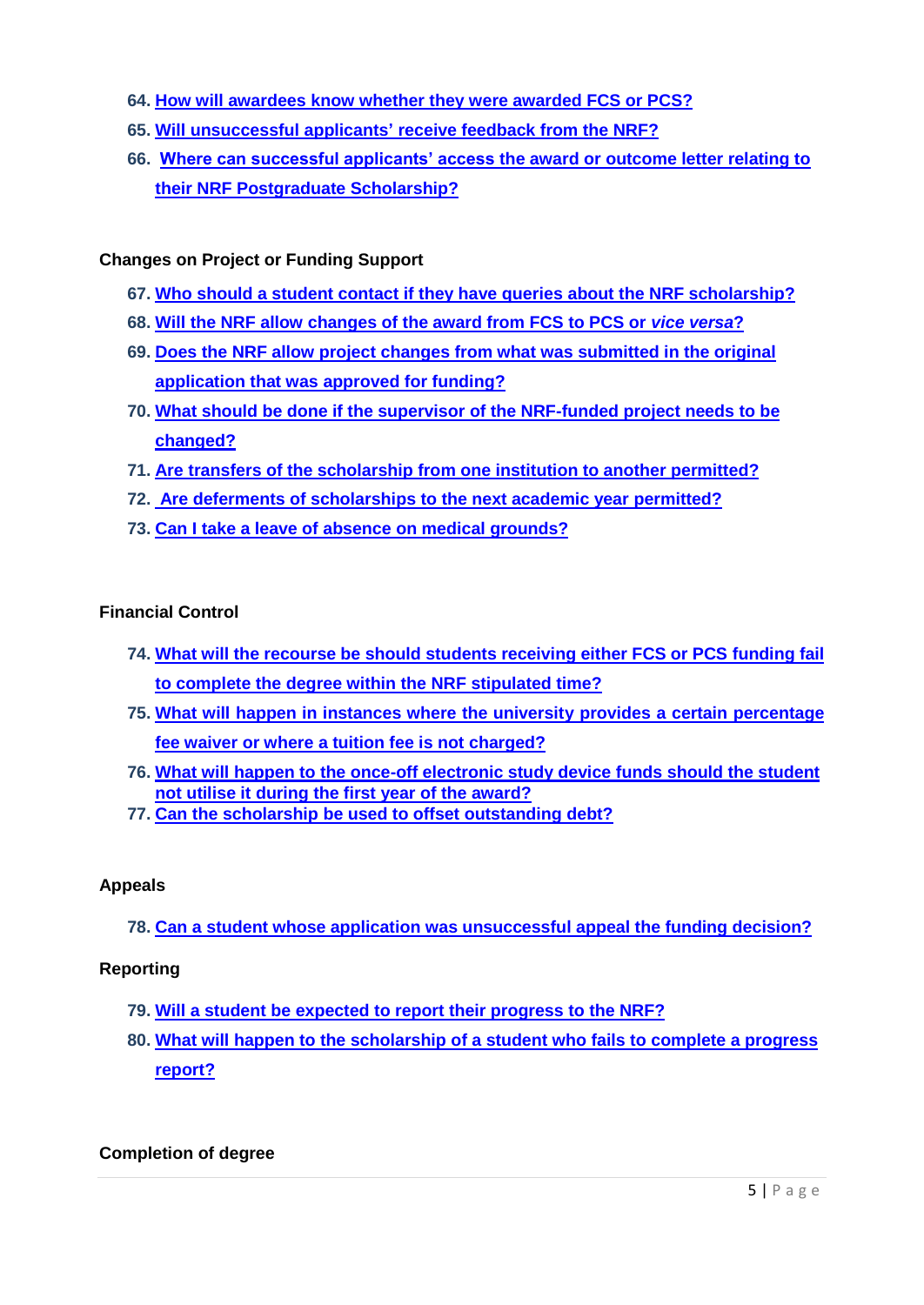- **81. [What happens if a student does not complete the degree for which funding was](#page-26-1)  [awarded within the given timeframe?](#page-26-1)**
- **82. What [should be done once the degree,](#page-26-2) for which funding was awarded, has been [completed?](#page-26-2)**
- **83. [Where can I get the NRF logo from for acknowledgements on my thesis or](#page-26-3)  [publications?](#page-26-3)**

#### **Grantholder-linked associated students**

- **84. [Where does a student indicate on their application that they are linked to an NRF](#page-26-4)  [grantholder's research grant?](#page-26-4)**
- **85. [Will grantholder-linked associated applicants'](#page-27-0) automatically be awarded [scholarships?](#page-27-0)**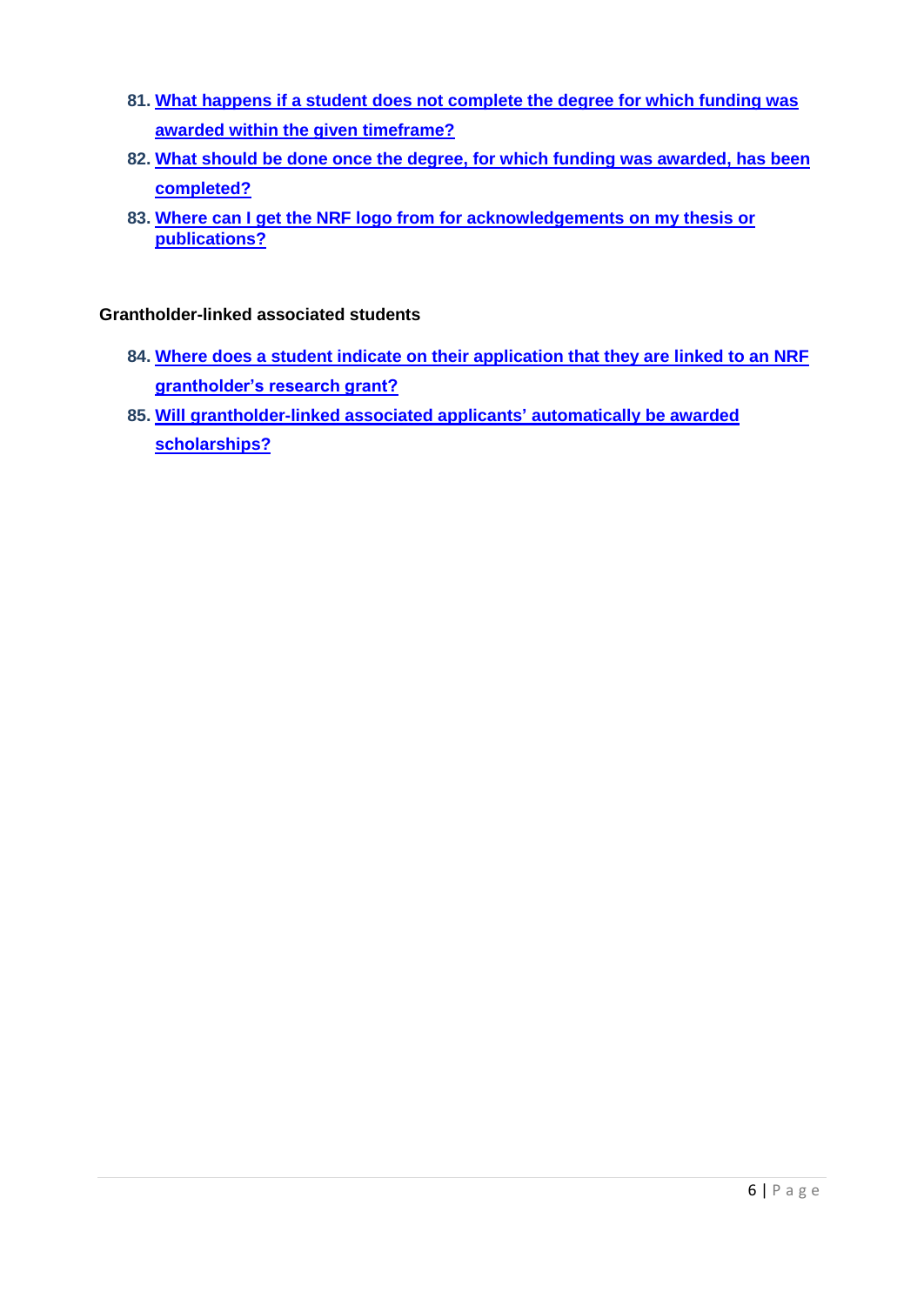# **DSI (Department of Science and Innovation) – NRF (National Research Foundation) Postgraduate Student Funding Policy Frequently Asked Questions (FAQs)**

The NRF implemented the DSI-NRF Postgraduate Funding Policy, that uses postgraduate student funding as a lever to address the challenges of inequity of access, success and throughput, for the first time in the year 2021. The purpose is to retain high academic achievers in the system to pursue postgraduate studies up to the doctoral level, as part of a national drive to grow the next generation of researchers and academics to sustain South Africa's knowledge enterprise.

This document answers FAQs related to the DSI-NRF Postgraduate Funding Policy and the 2022 Call for applications. This document should be read in conjunction with the Application and Funding Framework. These FAQs will be updated from time to time and the updated FAQs will be posted on the NRF website [\(www.nrf.ac.za\)](http://www.nrf.ac.za/). Should you have further questions that are not addressed here please send an email to [bg.sibiya@risa.nrf.ac.za](mailto:bg.sibiya@risa.nrf.ac.za) for a response.

#### **Application Process**

#### <span id="page-8-0"></span>**1.How do I apply for NRF Postgraduate funding?**

Applications for funding must be made through the NRF Connect system at [https://nrfconnect.nrf.ac.za/.](https://nrfconnect.nrf.ac.za/) The call for applications opens in April annually. All applications will be reviewed at the university and only applications that meet all the eligibility requirements will be submitted by the university to the NRF.

#### <span id="page-8-1"></span>**2.When is the closing date for submission of applications for NRF postgraduate funding?**

The closing dates for each level of study are as follows:

- Honours Applications: 20 November 2022
- First-time Master's Applications: 08 July 2022
- First-time Doctoral Applications: 08 July 2022
- Master's and Doctoral Extension Support Applications: 15 August 2022

#### <span id="page-8-2"></span>**3.Where can I find all the current call documents for the NRF Postgraduate Scholarships?**

All call documents can be downloaded from https://www.nrf.ac.za/funding/call-documents/nrfcall-for-proposals-for-funding-in-2022-and-2023/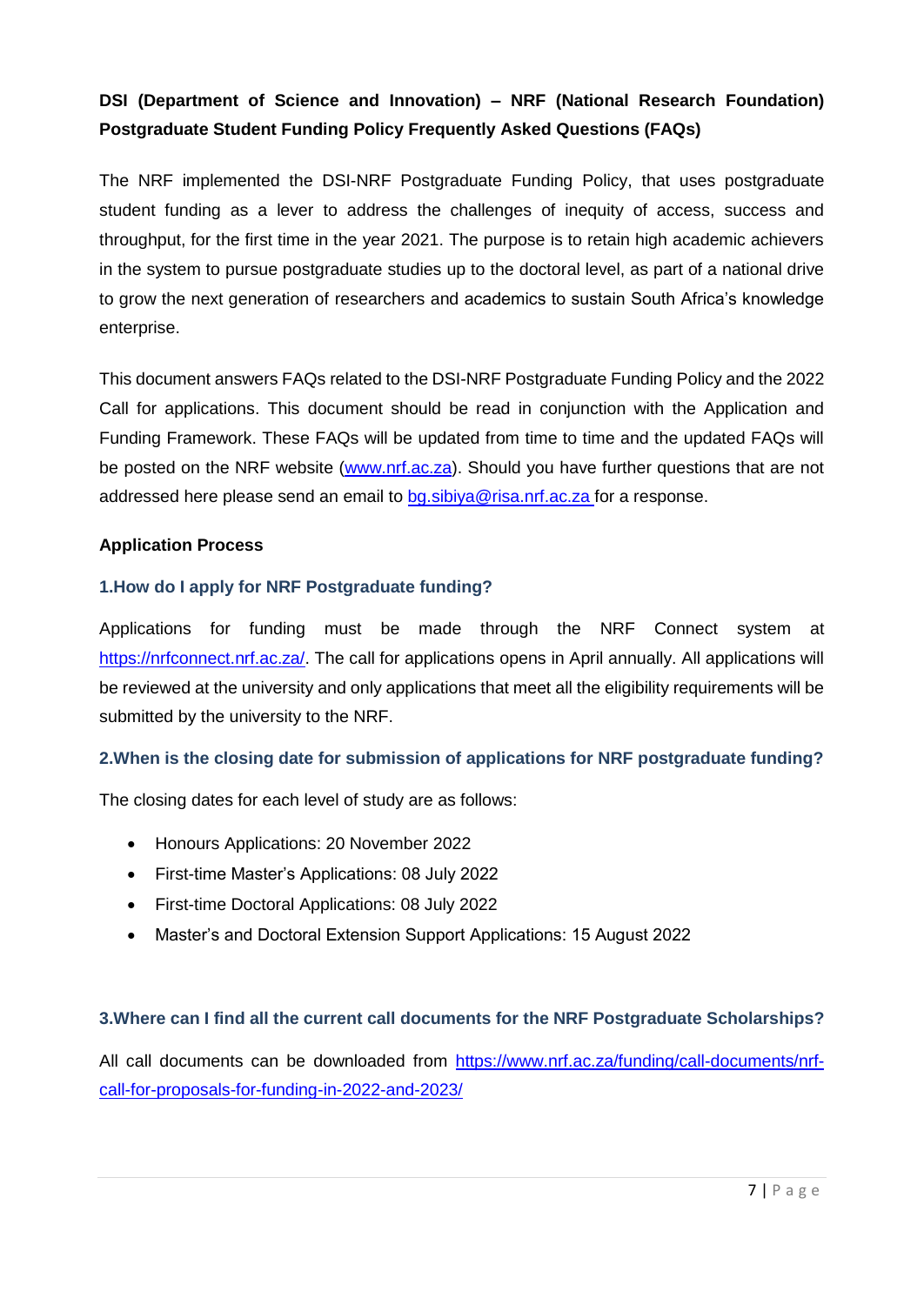#### **Eligibility Criteria**

#### <span id="page-9-0"></span>**4.Which postgraduate degrees will be funded?**

Postgraduate student funding will be made for full-time honours, master's, and doctoral degrees only. Refer to question 40 for exclusions.

#### <span id="page-9-1"></span>**5.What is the minimum academic requirement for NRF postgraduate funding?**

A student must obtain:

- A minimum average of 65% for major subjects in the final undergraduate year of study for honours funding;
- A minimum average of 65% at the honours level or final year of a four year degree for master's funding; and
- A minimum of 65% at the master's level for doctoral funding.

# <span id="page-9-2"></span>**6.If a student does not have a numerical mark indicated for their master's degree, will the NRF fund such a student?**

Only applicants' with a numerical pass mark may apply for NRF funding. Exception will be made for:

- South African citizens or permanent residents who graduated prior to 2021 academic year with a 'Pass' and 'Pass with a distinction';
- South African citizens or permanent residents with a 'Pass with distinction'; and
- International applicants' applying for master's and doctoral scholarships.

Refer to the Application and Funding Framework for more details.

# <span id="page-9-3"></span>**7.What is the minimum academic requirement for students that are financially needy or living with a disability to be eligible for Full Cost of Study (FCS) funding by NRF?**

A student must obtain:

- A minimum average of 65% for major subjects in the final undergraduate year of study for honours funding;
- A minimum average of 65% at the honours level or final year of a four year degree for master's funding; and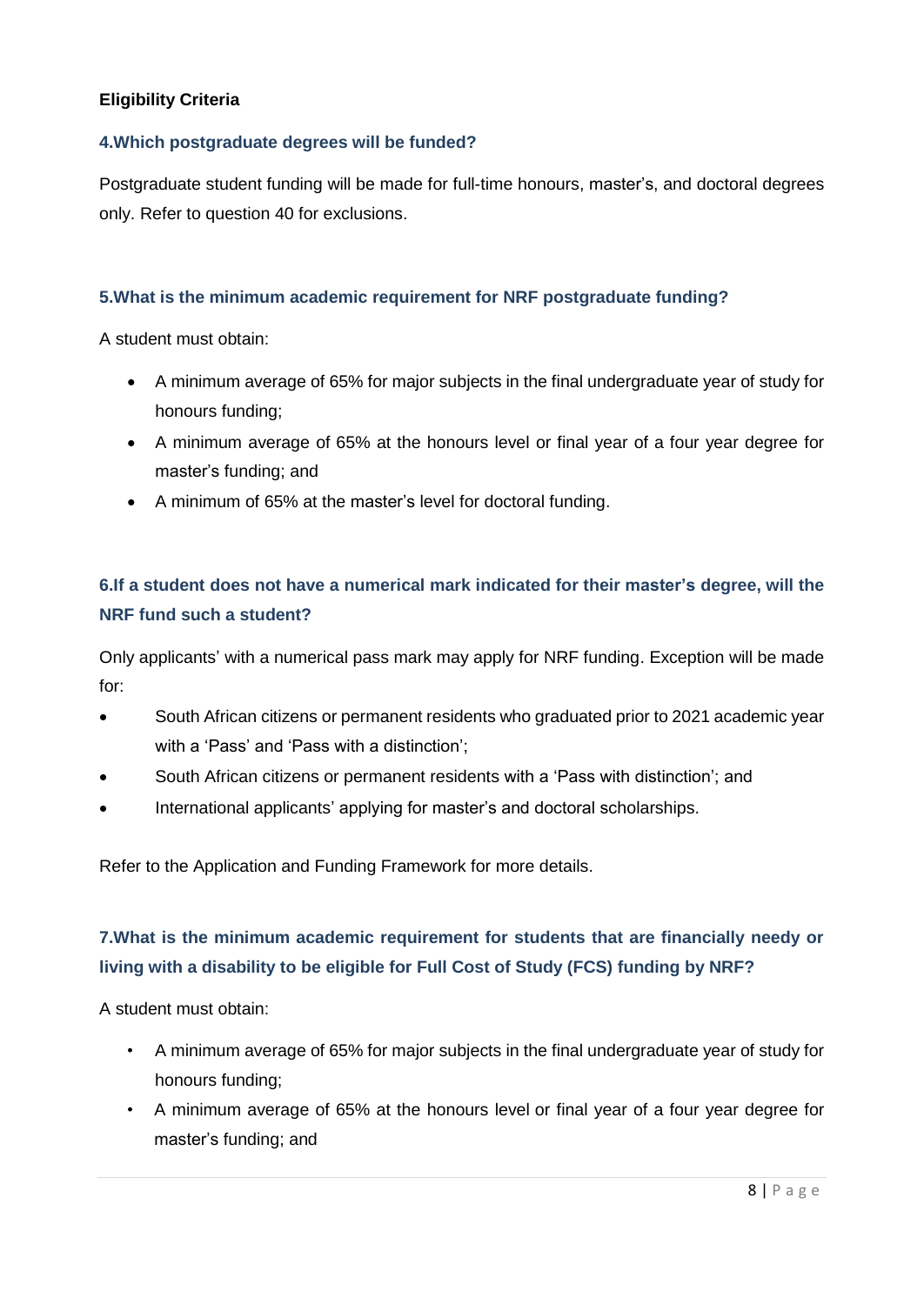A minimum of 65% at the master's level for doctoral funding.

# <span id="page-10-0"></span>**8.What is the minimum academic requirement for students to be considered as exceptional academic achievers for FCS funding by the NRF?**

A student who obtains:

- A minimum average of 75% for major subjects in the final undergraduate year of study for honours funding;
- A minimum average of 75% at the honours level or final year of a four year degree for master's funding; and
- A minimum of 75% (or cum laude) at the master's level for doctoral funding.

# <span id="page-10-1"></span>**9.Will international students that are exceptional academic achievers or living with a disability be eligible for FCS funding?**

No, students from the Southern African Development Community (SADC) and the rest of the world will only qualify for PCS funding.

# <span id="page-10-2"></span>**10.Does the age limit for NRF postgraduate students funding apply across all NRF funding programmes?**

Yes, the age limit applies to all students receiving NRF postgraduate funding across all NRF programmes.

# **11.Is the introduction of age limit for NRF postgraduate funding not restrictive in the South African context? That is, will this not exclude students from previously excluded communities from accessing postgraduate training?**

The proposed age limits for accessing NRF postgraduate funding are intended to significantly decrease the average age at completion of doctoral degrees to around 35 years. Early completion will allow adequate time for research productivity that leads to becoming an established and internationally recognised researcher. In addition, a high proportion of NRF-funded students pursuing full-time postgraduate studies complete their postgraduate degrees within these age limits.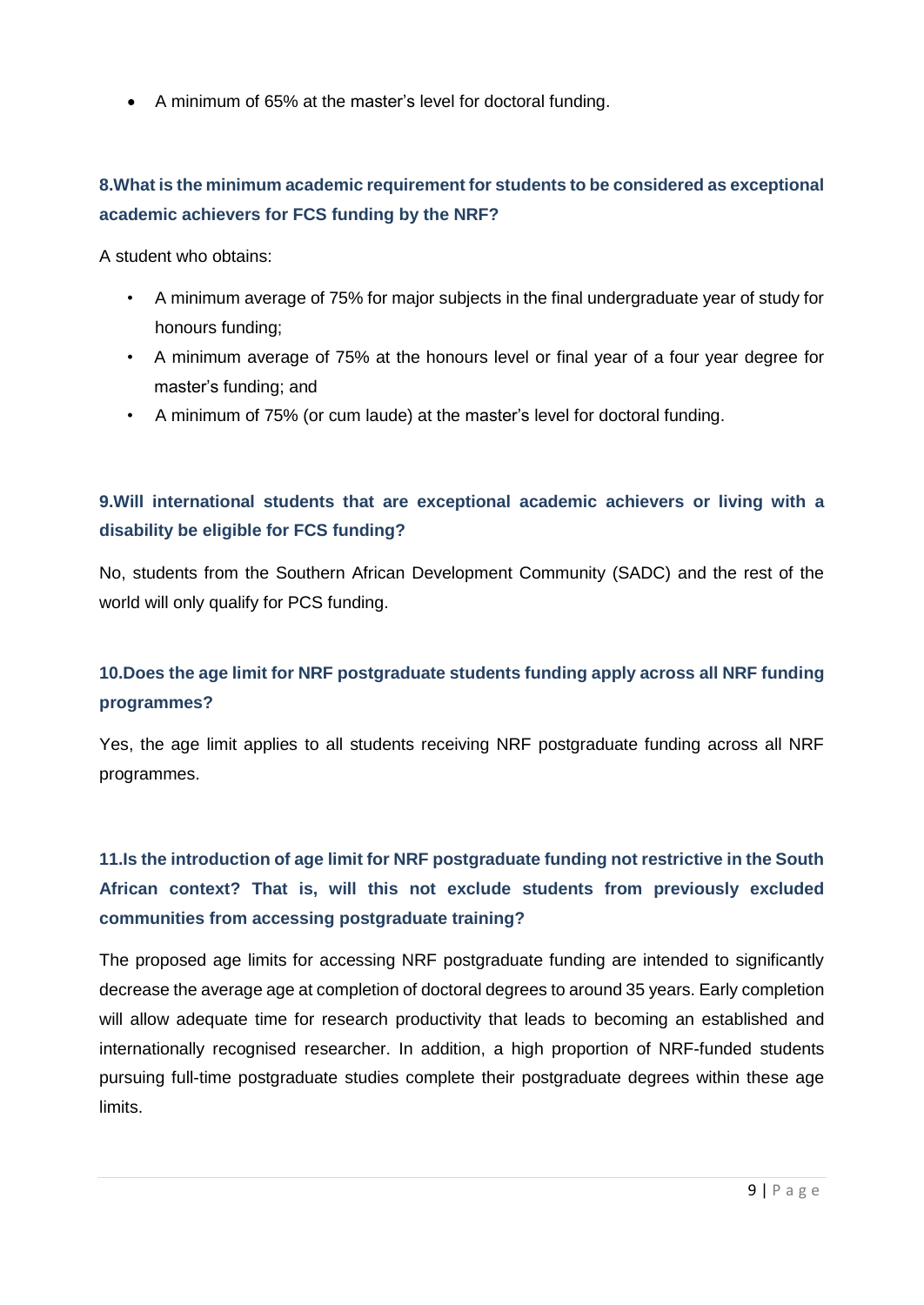#### **12.How did the NRF come up with the prescribed age restrictions?**

The average completion age for an undergraduate degree as published by the Department of Higher Education and Training (DHET) was 21 years. In addition, the NRF analysed a cohort of 60 000 postgraduate students funded by the NRF over a six-year period and looked at the average age at completion for honours, master's and doctoral students. The prescribed ages for qualifications were obtained as an outcome of this analysis.

# **13.Will international students at all levels of postgraduate studies be eligible for NRF postgraduate funding?**

No, international students will not be eligible for NRF honours postgraduate funding. International students will only be eligible for funding at the master's and doctoral levels and will be funded at PCS only.

#### **Financial Means Test**

#### **14.How will the NRF establish financial need?**

The NRF will identify students that have previously been assessed as financially needy by National Students Financial Aid Scheme (NSFAS) or the Ikusasa Students Financial Aid Programme (ISFAP). In addition, students who have not undergone a financial need test will be subjected to a Household Financial Means Test by the NRF in partnership with ISFAP. Only students that complete the consent form and provide the requested information will be subjected to a Household Financial Means Test by the NRF. The consent form must be completed correctly (**all household contributors listed on the online application form should have their ID numbers and signatures reflecting on the consent form**), and the form must be signed and stamped by the commissioner of oaths. Incomplete forms will not be accepted.

#### **15.Who is regarded as a financially needy student?**

A student with a combined gross family income of R350 000.00 (three hundred and fifty thousand rand) per annum or less will be regarded as financially needy by the NRF. The combined gross family income of the student's parents/spouses and/or legal guardians will be used to undertake the Household Financial Means Test. This will apply to all scholarship applicants' intending to study for full-time studies irrespective of their age or level of postgraduate study.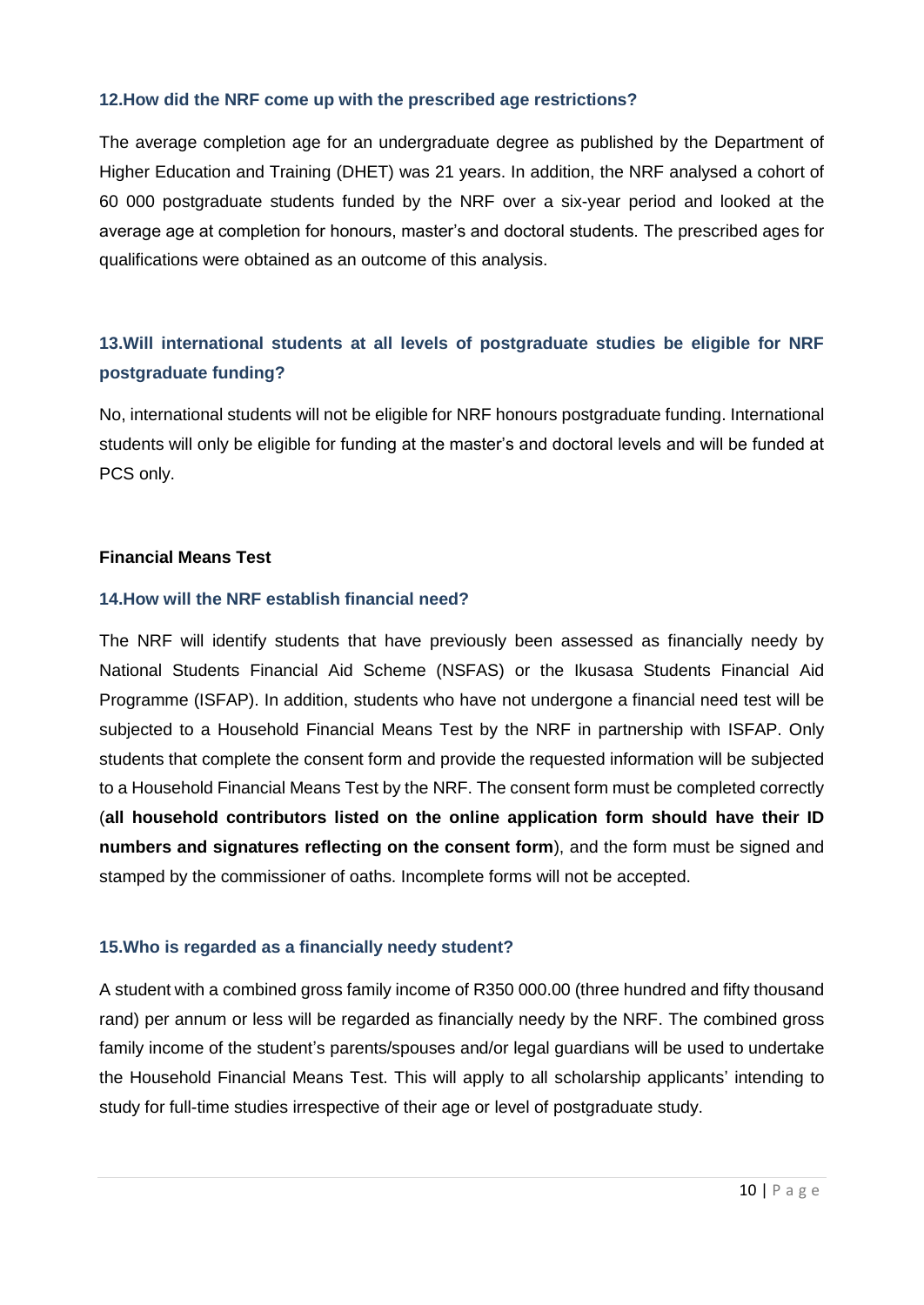#### **16.What does combined gross family income mean?**

Combined gross family income is defined as a measure of the combined income of parents/spouses and/or legal guardians who earn income both from the formal and informal sector (e.g., salaries and wages, grants, pension and other sources of income including business and/or rental income). This applies to all students applying to the NRF for postgraduate funding.

# **17.If I was previously funded by NSFAS or ISFAP, will I still need to undergo a financial means test to be eligible for NRF postgraduate funding?**

No, applicants' who were previously identified as falling into the category with a combined gross family income of R350 000.00 (three hundred and fifty thousand rand) per annum or less, by either NSFAS or ISFAP, will not need to undergo a financial means test. Such applicants' must attach proof of financial means test on the NRF Online Application template. The attachment must be an official university stamped financial statement or acceptance of an award from NSFAS or ISFAP.

# <span id="page-12-0"></span>**18.If I was previously funded by the University Financial Aid, will I be required to undergo a financial means test?**

Yes, you will be required to undergo a financial means test for postgraduate funding in order to establish your financial need status i.e., whether you fall into the category with a combined gross family income of R350 000.00 (three hundred and fifty thousand rand) per annum or less.

# <span id="page-12-1"></span>**19.What if my combined gross family income is just above R350 000, for example R355 000, will the NRF exclude me from obtaining funding?**

No, you would be eligible for Partial Cost of Study (PCS) funding on condition that you meet the university requirements and NRF eligibility criteria.

# <span id="page-12-2"></span>**20.Do students who require a financial means test that are older than 18 years of age, who are no longer minors or living with their parents or guardian, still need to complete a consent form?**

The NRF offers funding support to students studying/intending to study on a full-time basis and who will not be in contractual or permanent employment whether salaried or unpaid while pursuing postgraduate studies. The financial means test will be based on the combined gross family income which is defined as a measure of the combined income of parents/spouses and/or legal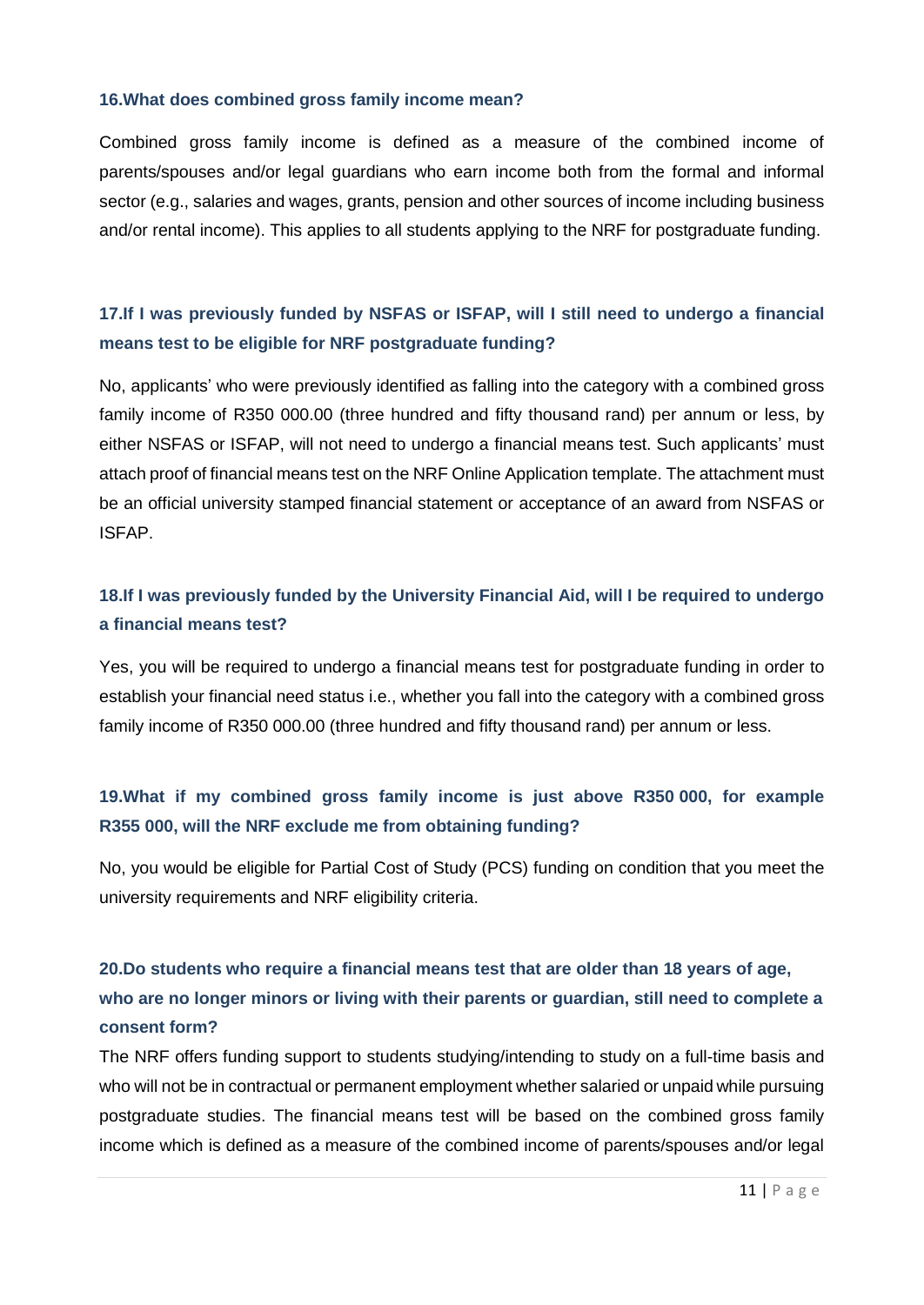guardians who earn income both from the formal and informal sector (e.g., salaries and wages, grants, pension and other sources of income including business and/or rental income). This will apply to all applicants' for NRF funding irrespective of the age of the student.

#### <span id="page-13-0"></span>**21.How many times in a year is the Financial Means Test conducted?**

A financial means test is conducted annually by 01 September. Continuing NRF-funded students requesting financial means test should liaise with the institutions and complete the relevant documents to be submitted by the institutions to the NRF by 15 August. The outcomes of the financial means test will be made available by 15 December.

#### **22.Can I complete the ISFAP consent form with my details only?**

No, the financial means test is based on the combined gross family income, therefore all household contributors and the applicants' ID numbers and signatures have to reflect on the consent form. If only the applicants' details appear, the form will be deemed incomplete and a financial means test will not be conducted.

#### **Funding Period**

# **23.What is the maximum period of support for full-time study at the various postgraduate levels of study?**

| Level of study               | <b>Maximum period of support</b>                                  |  |
|------------------------------|-------------------------------------------------------------------|--|
| <b>Honours</b>               | One (1) year                                                      |  |
| Master's                     | Two (2) years                                                     |  |
| Doctoral                     | Three (3) years                                                   |  |
| Master's upgrade to doctoral | Four (4) years, of which 1 or 2 years may be for master's studies |  |
| <b>Extension Support for</b> | Six (6) or twelve (12) months                                     |  |
| master's and doctoral        |                                                                   |  |

# <span id="page-13-1"></span>**24.Some students may need more than three years to complete a doctoral degree. Will the stipulated three years for completion be sufficient?**

The South African Qualifications Authority (SAQA) minimum prescribed period for full-time master's and doctoral studies are one (1) and two (2) years respectively. NRF funded students are eligible for two (2) years of funding for master's studies and three (3) years of funding for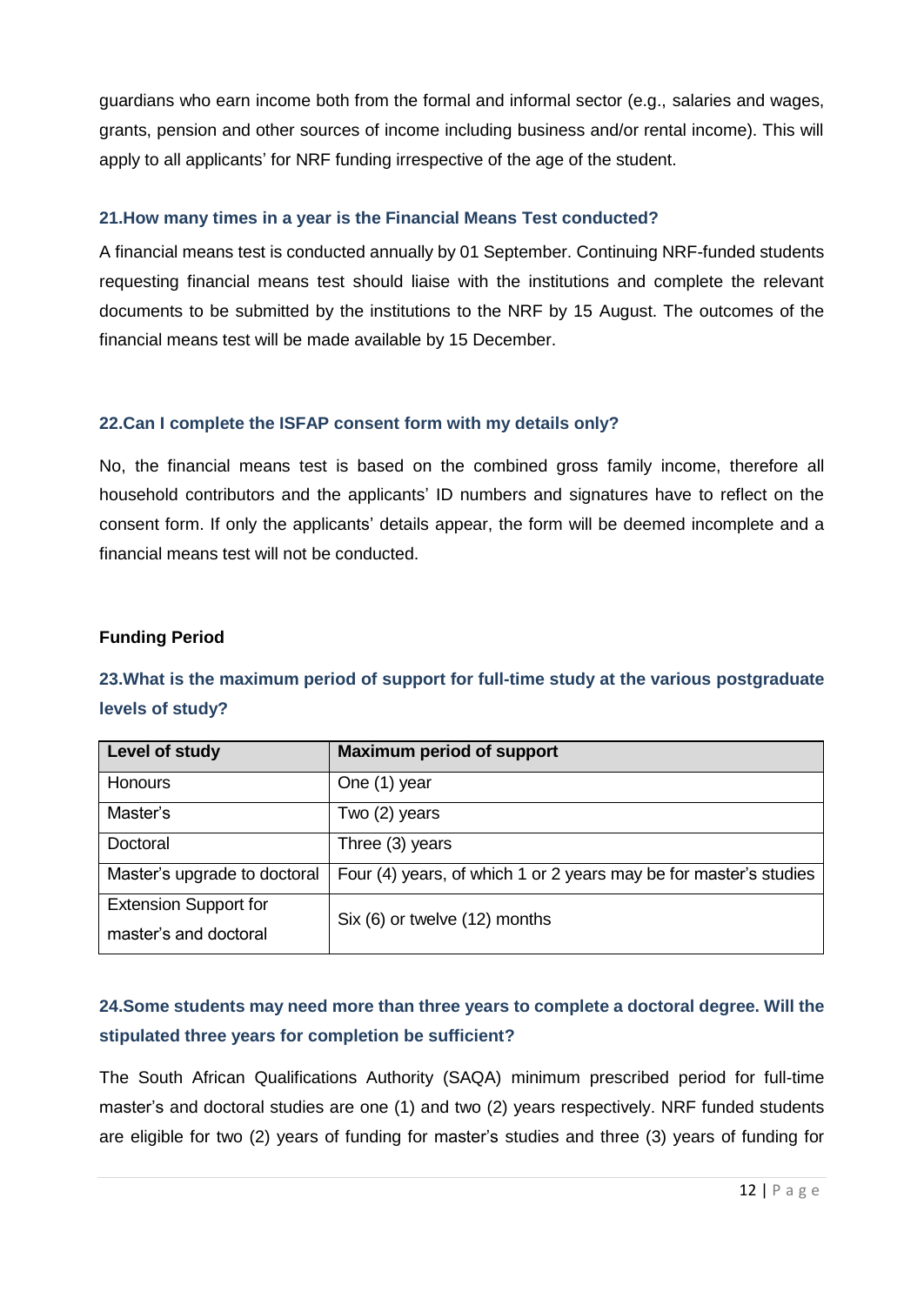doctoral studies. Under exceptional circumstances, students may apply for extension support of six (6) or twelve (12) months for completion of the master's or doctoral degree.

#### <span id="page-14-0"></span>**25.What does 'uninterrupted study support' mean?**

Uninterrupted study support is funding of postgraduate students from the honours up to the doctoral level. Students must register for a master's degree immediately after completing the honours degree and/or register for a doctoral degree immediately after completing the master's degree. In addition they will have to make a new scholarship application for each study level and meet the stipulated academic entry requirements.

# <span id="page-14-1"></span>**26.How will the NRF cater for female students that have taken time off from their studies in-between degrees to raise a family?**

The maximum age limits for applying for NRF funding makes provision for an interruption period of up to six (6) years during postgraduate studies, which enables female students who wish to take a break during their postgraduate studies to raise a family. Female students that take a break during their postgraduate studies to raise a family will be eligible for uninterrupted postgraduate funding provided that they meet all other eligibility criteria. For example, a student who completes her undergraduate degree at the age of 21 has a period of 11 years in which to complete an honours and master's degree and apply for funding for doctoral studies by the age of 32 years.

# <span id="page-14-2"></span>**27.Is it possible for students who started a doctoral or master's degree without NRF funding to apply for the funding from their second year onwards?**

Yes, full-time students that have commenced their master's or doctoral studies without NRF funding may apply for funding for completion of their master's or doctoral degree provided that all other eligibility criteria have been met including the age of entry requirement. Master's students will not be funded beyond their second year of registration and doctoral students will not be funded beyond their third year of registration and the initial date for registration of the degree will be considered.

#### <span id="page-14-3"></span>**28.Can students apply for funding at any level of study?**

Yes, students may enter at any level of their postgraduate studies provided that they meet the NRF eligibility criteria and university requirements. For example, a student that did not meet the 65% requirement in their honours/four year undergraduate degree will not be funded for master's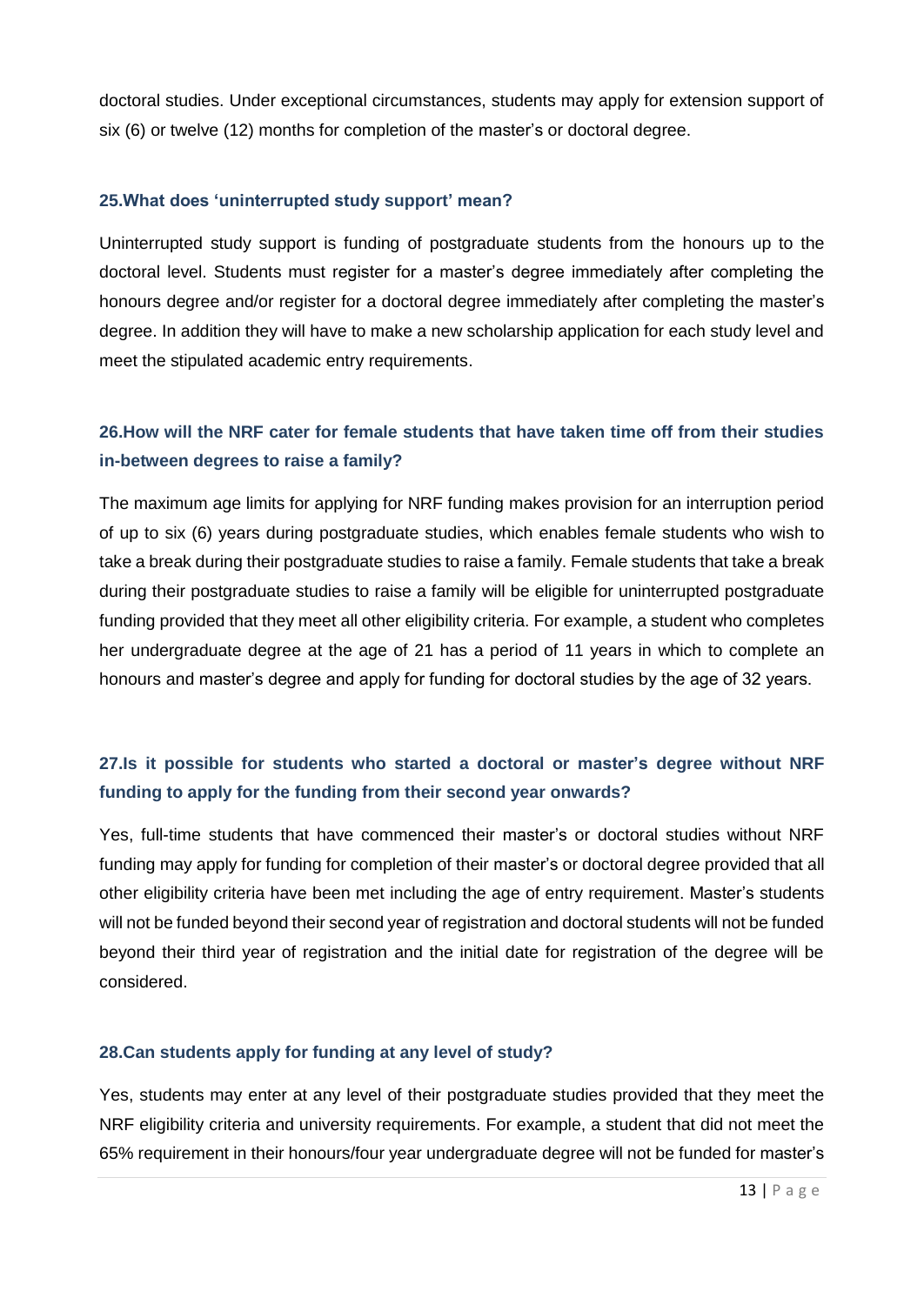studies and a student that did not meet the 65% requirement in the master's degree will not be funded for doctoral studies.

# <span id="page-15-0"></span>**29.How many years will students who upgrade from a master's to doctoral registration have to complete their studies?**

A student who is upgrading from a master's to doctoral studies will receive funding for a total of four (4) years. A student who upgrades after receiving one (1) year of funding will receive funding for a further three (3) years and a student who upgrades after receiving two (2) years of funding will receive a further two (2) years of funding to complete the doctoral degree.

# <span id="page-15-1"></span>**30.Will the NRF still be considering applications for extension support and at what level of study?**

Yes, the NRF will maintain its mechanism for providing extension of funding support at the master's and doctoral level only. Recipients of both Full Cost of Study (FCS) and PCS scholarships may apply for extension support funding, however such extension will only be provided under exceptional circumstances and will not exceed twelve (12) months. Students who are awarded extension support will be awarded according to the value of their scholarship received in the year of extension support application.

# <span id="page-15-2"></span>**31[.How will students who started the first year of their master's](#page-15-2) or doctoral studies in the year 2020 and before [with NRF funding be funded under the DSI-NRF Postgraduate](#page-15-2)  [Funding Policy?](#page-15-2)**

Master's or doctoral students who started their first year of studies in 2020 or before will continue on the old funding model until completion of their degrees. The phasing out process of the old funding model will reach its end in 2023. From 2024 onwards all students will be on the new postgraduate funding model.

#### **Postgraduate Students living with a disability**

#### <span id="page-15-3"></span>**32.How does the NRF define a person living with a disability?**

The Strategic Policy Framework on Disability for the PSET (2018), defines Disability as "*the loss or elimination of opportunities to take part in the life of the community, equitably with others, encountered by persons having physical, sensory, psychological, developmental, learning,*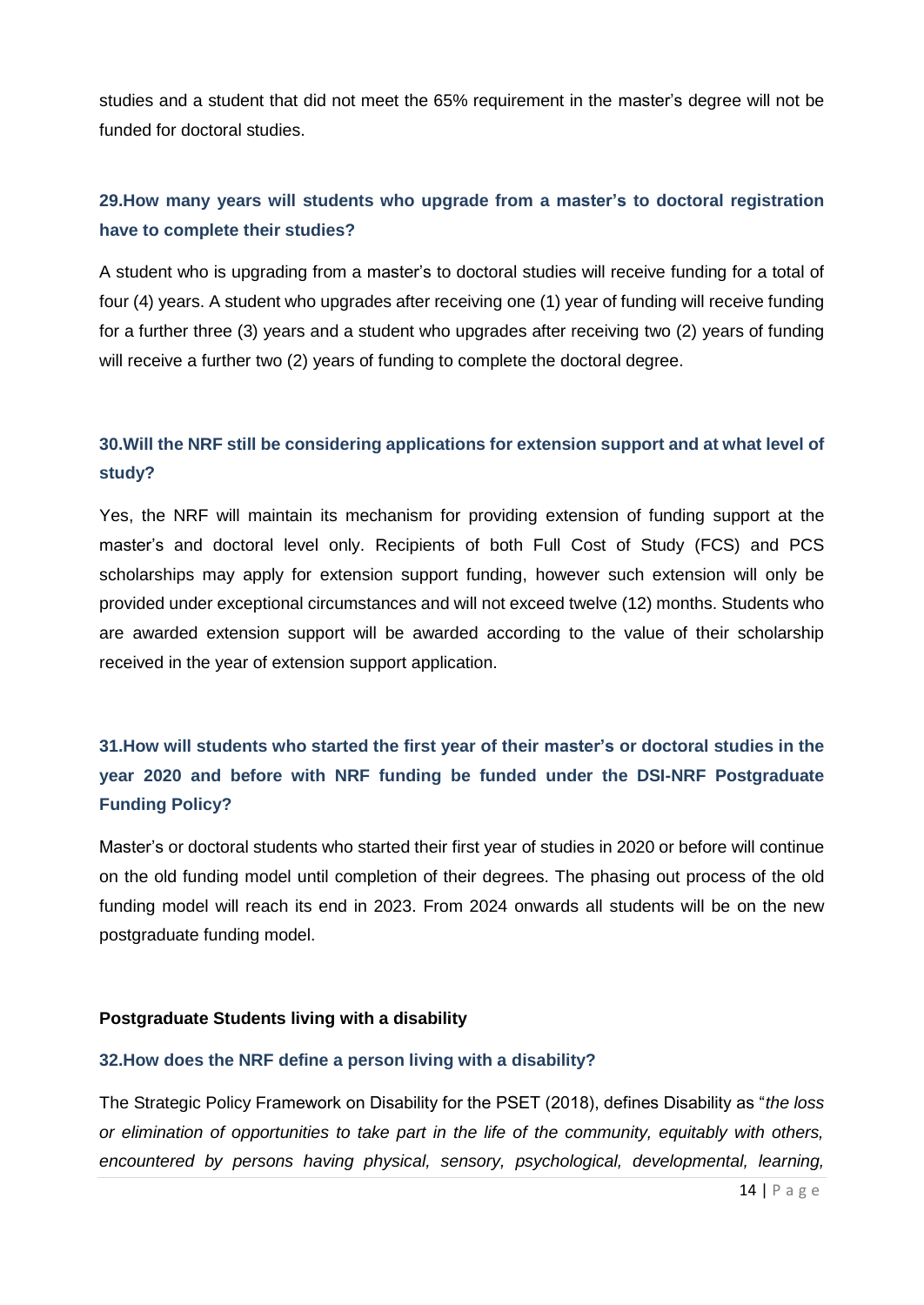*neurological or other impairments, which may be permanent, temporary or episodic in nature, thereby causing activity limitations and participation restriction within mainstream society. These barriers may be due to economic, physical/structural, social, attitudinal and/or cultural factors*."

# <span id="page-16-0"></span>**33.What is the minimum academic requirement for students that are living with a disability to be eligible for FCS funding?**

A student must obtain:

- A minimum average of 65% for major subjects in the final undergraduate year of study for honours funding;
- A minimum average of 65% at the honours level or final year of a four year degree for master's funding; and
- A minimum of 65% at the master's level for doctoral funding.

# <span id="page-16-1"></span>**34.Will students living with a disability be funded strictly for 1, 2 or 3 years for honours, master's or doctoral studies respectively?**

No, students living with a disability may be supported for an additional 12 months should the disability impact on the time for completion of the requirements for fulfilment of the degree.

# <span id="page-16-2"></span>**35.Will students living with a disability be eligible for an upgrade from master's to doctoral studies?**

Postgraduate students living with a disability that upgrade from a master's to a doctoral degree may be funded for maximum of five (5) years should the disability impact on the time for completion of the requirements for fulfilment of the degree. The NRF will only upgrade master's bursaries to doctoral level upon receipt of official university upgrade confirmation documents.

### **36.What is the value of FCS scholarship for students living with disabilities?**

The scholarship value for FCS is indicated in the DSI-NRF Postgraduate Application and Funding Framework document.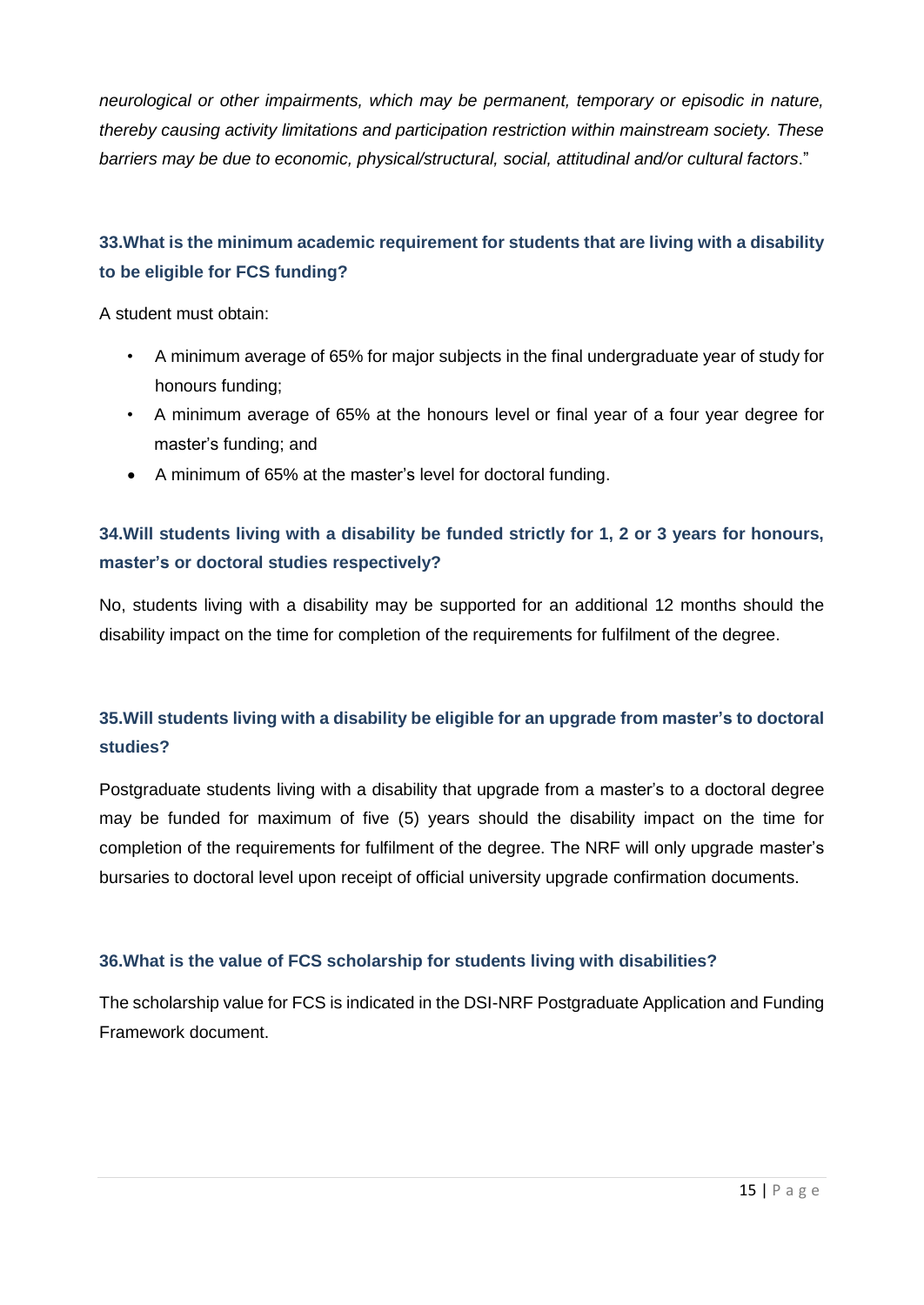#### <span id="page-17-0"></span>**37.Will students living with a disability be eligible for any other allowances?**

Students living with a disability may apply for additional funding for an assistive technology device of up to R20 000 per annum. This is the maximum amount allowed during the tenure of the scholarship.

### <span id="page-17-2"></span>**38.Can the assistive technology device allowance be used for services such as a caregiver or driver?**

No, the assistive technology device allowance is to be used for requirements related to research purposes only.

#### **Funding Exclusions**

# **39.Will students who are intending to register for part-time studies be considered for NRF Student Postgraduate Funding?**

No, only students intending to register for full-time studies at any public university in South Africa will be funded. Students who commenced their master's and doctoral studies on a part-time basis and wish to be considered for funding for completion of their studies on a full-time basis, will be considered on a case-by-case basis.

#### <span id="page-17-1"></span>**40.Which qualifications are not funded by the NRF?**

- a. Undergraduate qualifications, regardless of National Qualification Framework (NQF) exit level;
- b. Postgraduate certificates or diplomas, regardless of NQF exit level; and
- c. Professional master's and doctoral degrees, regardless of NQF exit level (*Further clarification of the professional degrees can be obtained from the Higher Education Qualifications Sub-Framework (HEQSF) approved by the DHET*).

#### <span id="page-17-3"></span>**41.Will the NRF still support grantholder-linked scholarships?**

Yes, however the DSI-NRF Postgraduate Funding Policy is adopting a one call approach, wherein scholarships will no longer be included in research grant awards as was previously the case. All students must apply through the NRF Online submission system on <https://nrfsubmission.nrf.ac.za/> to be considered for postgraduate funding.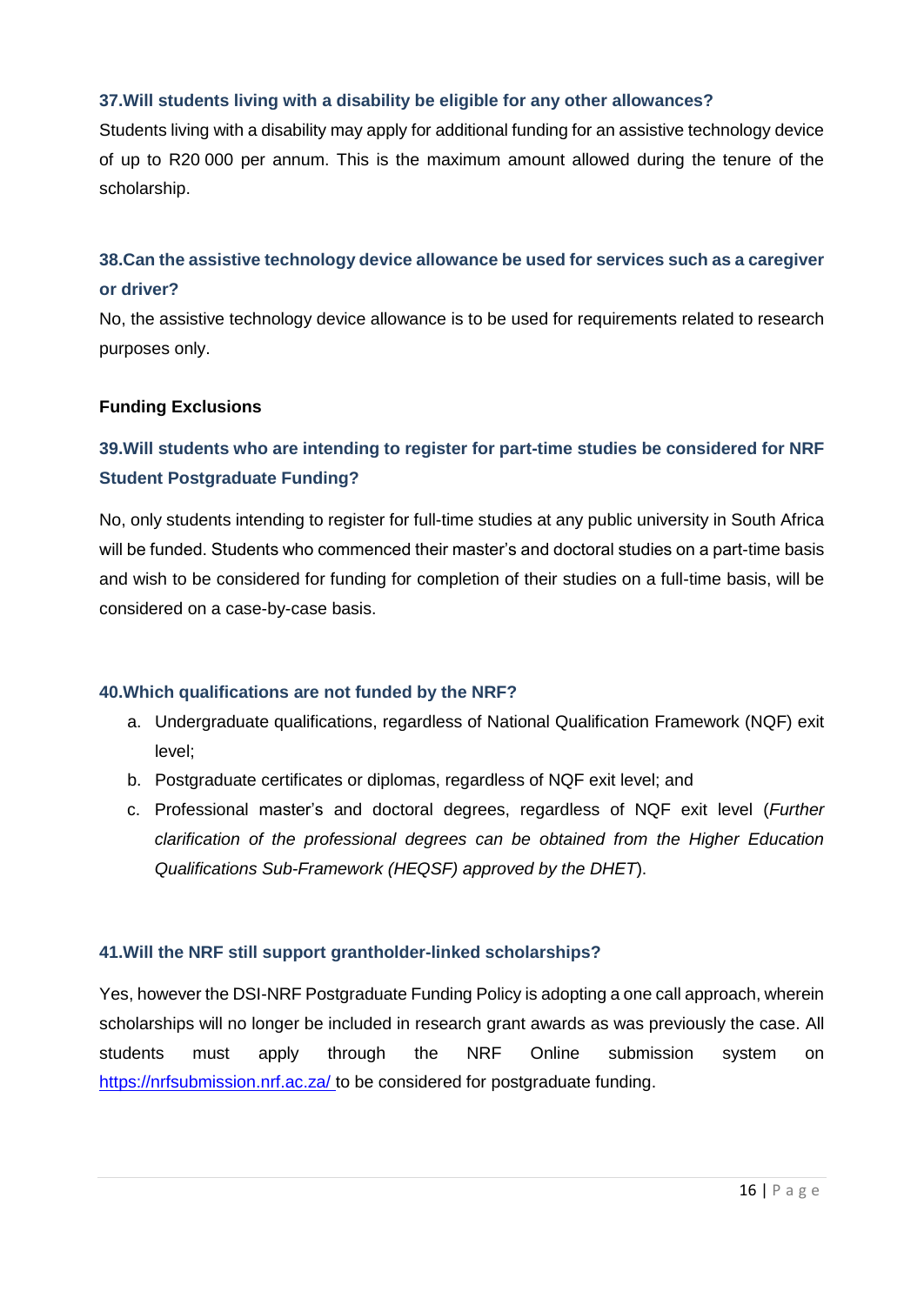#### **Areas of Support**

#### <span id="page-18-0"></span>**42.Will the fields of study to be supported be aligned to the NRF Research Strategy?**

Yes, the fields of study will be aligned to the NRF strategy, in that the majority of student bursaries will be allocated in a directed manner so as to respond to national priorities, vulnerable disciplines and fields important for socio-economic development, as may be identified by the NRF from time to time.

# <span id="page-18-1"></span>**43.Does the NRF gender target of 55% not restrict access to female applicants' entering the system?**

No, the proposed gender target of 55% female is aimed at encouraging women in Science, Technology, Engineering and Mathematics (STEM) not only to remain in the system, but to progress from honours up to doctoral studies.

#### <span id="page-18-2"></span>**44.Why are professional degrees not considered for funding?**

The NRF mandate states that the objective of the foundation is to contribute to national development by supporting, promoting and advancing research and human capacity development, through funding and the provision of the necessary research infrastructure, in order to facilitate the creation of knowledge, innovation and development. It is for this reason that the NRF has taken a strategic decision based on its mandate not to fund: postgraduate certificates or diplomas (e.g. PGCE), professional master's (e.g. MBA) and doctoral degrees, regardless of the NQF exit level.

#### **Academic Support Activities for Students**

# <span id="page-18-3"></span>**45.Will students be paid for the 80 hours per annum of academic service work that they will be rendering?**

No, students will not be paid for academic service work rendered, either by the NRF or the university, as the academic service work will be done in the spirit of making a contribution to society.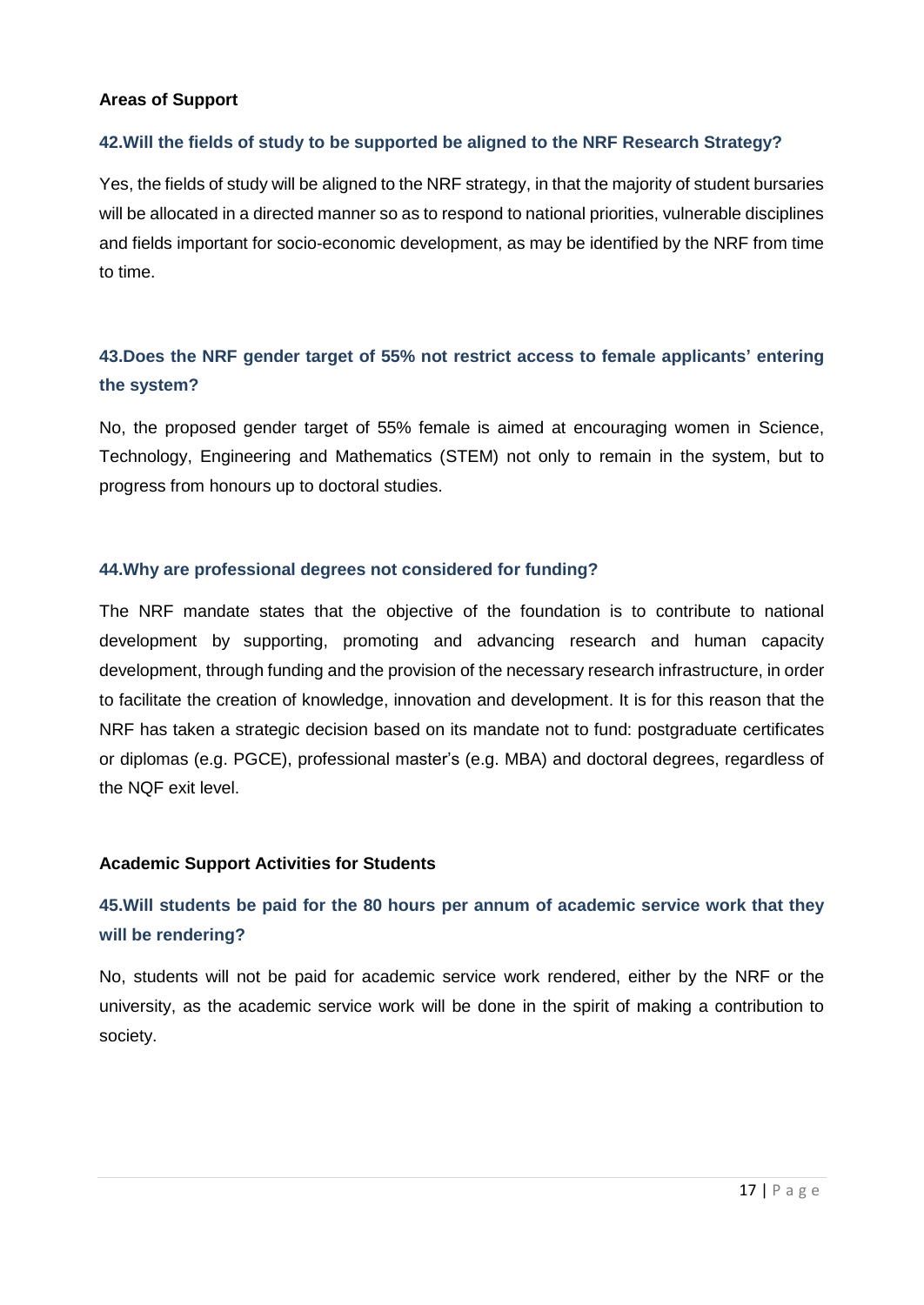#### **Review of applications**

# <span id="page-19-0"></span>**46.If I do not have results for my current in-progress degree e.g. master's results when applying for doctoral funding, will my application be considered for funding?**

Yes, you may apply with the results of your previous degree e.g. by using honours results or final year result if you have completed a four-year undergraduate degree. However, if you are awarded a scholarship, it will be provisional depending on whether you pass your master's degree with the minimum NRF academic requirement of 65%.

#### **Awarding Criteria**

#### <span id="page-19-1"></span>**47.How many students received funding for postgraduate studies annually from the NRF?**

Approximately 11 045 students were awarded funding in 2020 and approximately 7 414 in the year 2021, this is dependent on the availability of the budget.

<span id="page-19-2"></span>**48.Will combining the SADC students with students from the rest of the world in the funding allocations targets, not undermine the SADC protocol on education and training which states that "member states shall reserve at least 5% of admissions for students from SADC nations other than their own" and also states that, "member states are required to treat students from SADC countries as home students for purposes of tuition and accommodation"?**

No, while this proposal states that postgraduate funding should be allocated to 95% South Africans (including permanent residents) and 5% students from the rest of the world including students from SADC countries. The 5% allocation is expected to advance South Africa's global partnerships, which would include commitments to SADC.

#### **Full Cost of Study (FCS) and Partial Cost of Study (PCS) funding**

#### <span id="page-19-3"></span>**49.Who is eligible for FCS?**

FCS will be available to South African citizens and permanent resident students, who (i) are either financially needy; (ii) living with a disability; or (iii) are exceptional academic achievers.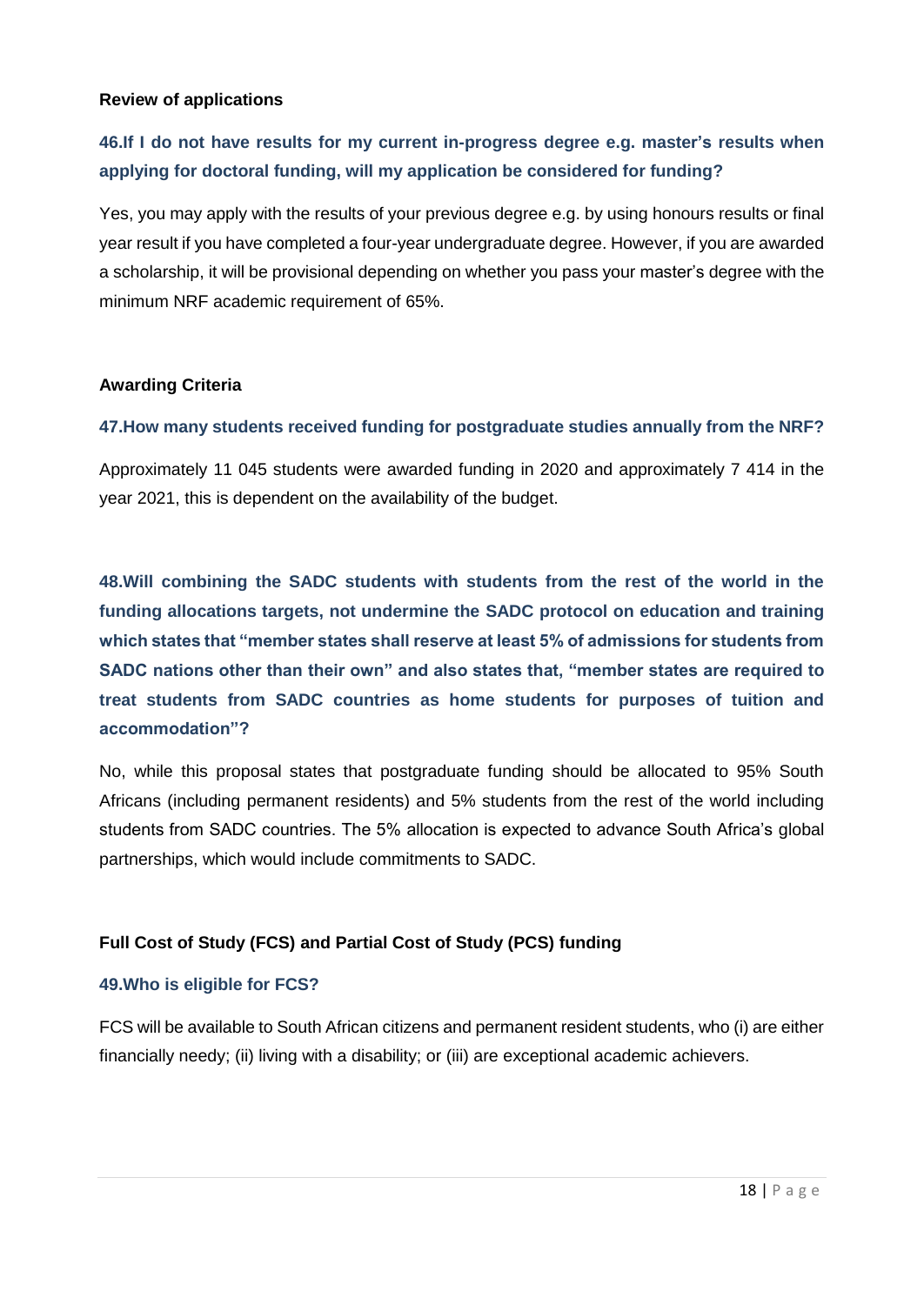#### <span id="page-20-0"></span>**50.What is the value of FCS funding?**

The scholarship value for FCS is indicated in the DSI-NRF Postgraduate Application and Funding Framework document.

#### <span id="page-20-1"></span>**51.Who is eligible for PCS?**

The PCS will be available to (i) South African citizens and permanent resident students who are not eligible to be funded under FCS; (ii) students from SADC countries; and (iii) students from the rest of the world.

# <span id="page-20-2"></span>**52.What are the minimum academic requirements for students to be considered for PCS funding by the NRF?**

A student must obtain:

- A minimum average of 65% for major subjects in the final undergraduate year of study for honours funding;
- A minimum average of 65% at the honours level or final year of a four year degree for master's funding; and
- A minimum of 65% (or cum laude) at the master's level for doctoral funding.

#### <span id="page-20-3"></span>**53.What is the value of PCS funding?**

The scholarship value of PCS is indicated in the DSI-NRF Postgraduate Application and Funding Framework document.

#### <span id="page-20-4"></span>**54.How will the NRF scholarship be paid out?**

The scholarship will be paid out on a monthly or quarterly basis.

#### <span id="page-20-5"></span>**55.Who decides which student receives FCS or PCS funding?**

The NRF decides on the type of support awarded to students based on a financial means test outcomes, academic achievement, disability and citizenship.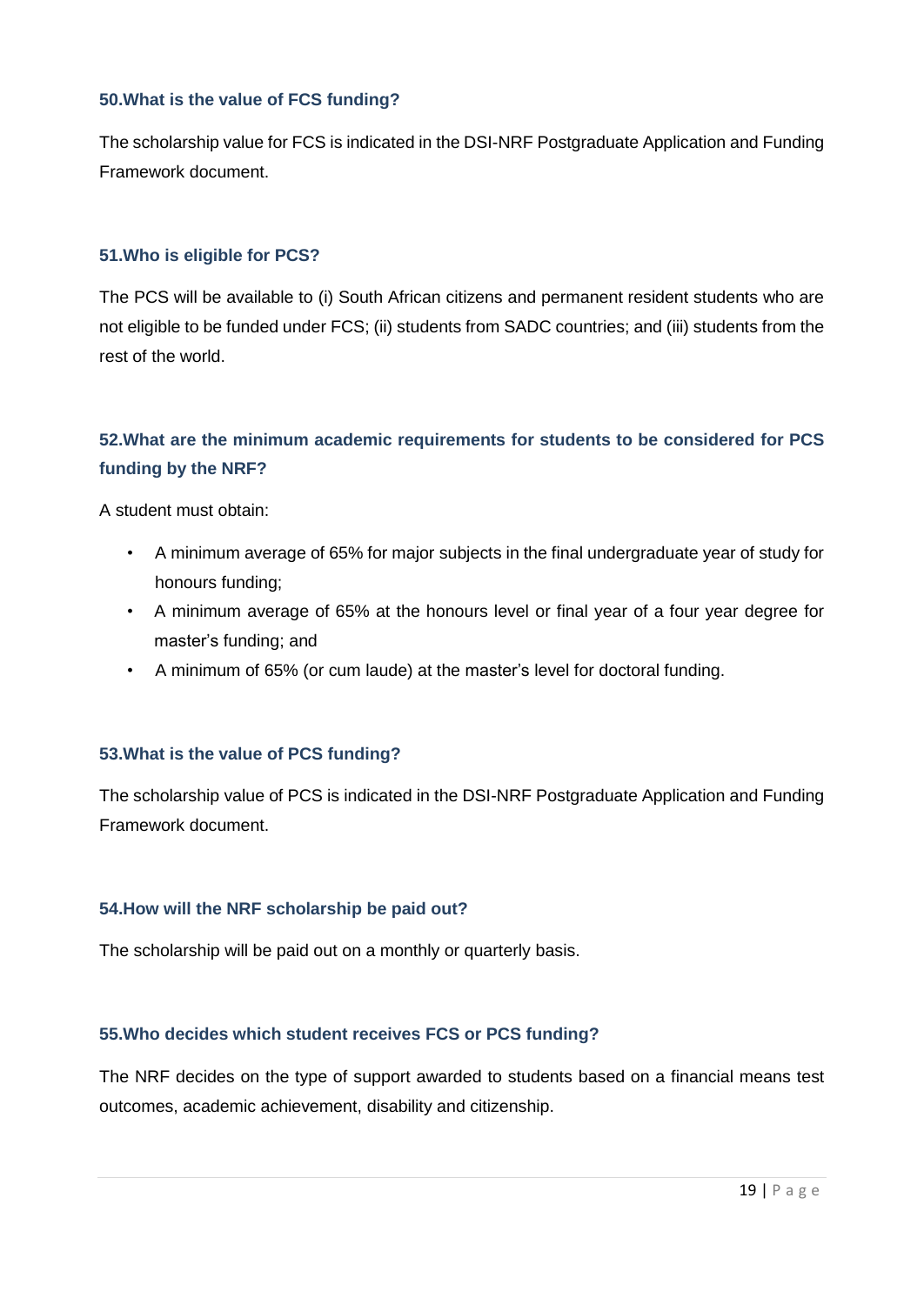#### <span id="page-21-0"></span>**56.Will students funded under PCS receive uninterrupted study support?**

Yes, however, they must complete their degree within the NRF funding period and obtain the required minimum of 65% in their degree. Refer to question 25 under uninterrupted study support.

# <span id="page-21-1"></span>**57.If the NRF is held as a primary funder on all DSI-NRF Postgraduate Funding, what does this imply?**

The NRF conditions of award supersedes other funder agreements and conditions of award, therefore the NRF will remain the primary funder.

# <span id="page-21-2"></span>**58.Will all students who are awarded NRF FCS funding receive the same scholarship value? That is, will the cost of living in each city and region be taken into consideration?**

Yes, all students will receive the same scholarship value as indicated in the Application and Funding Framework. In addition, students may receive supplementary funding as detailed in question 59.

# <span id="page-21-3"></span>**59.Will a student who receives NRF PCS or FCS funding be allowed to hold other scholarships and/or top-up funding?**

Yes, students on PCS and FCS funding may receive supplementary funding from another privatesector source or other South African government or the supervisor's running expenses (SARChI, CoEs, etc.) or any other source, provided that the total funding received from the NRF, and the other source(s) does not exceed that of the NRF FCS. Additional funding must not cover the same costs covered by the NRF scholarship.

# <span id="page-21-4"></span>**60.Will students whose master's degree has been upgraded to a doctoral programme be considered under FCS or PCS for the doctoral studies?**

Students who upgrade from a master's to doctoral registration and that have demonstrated exceptional achievement to date may be considered for FCS. The NRF will consider motivations from the student and supervisor submitted through the university Designated Authority.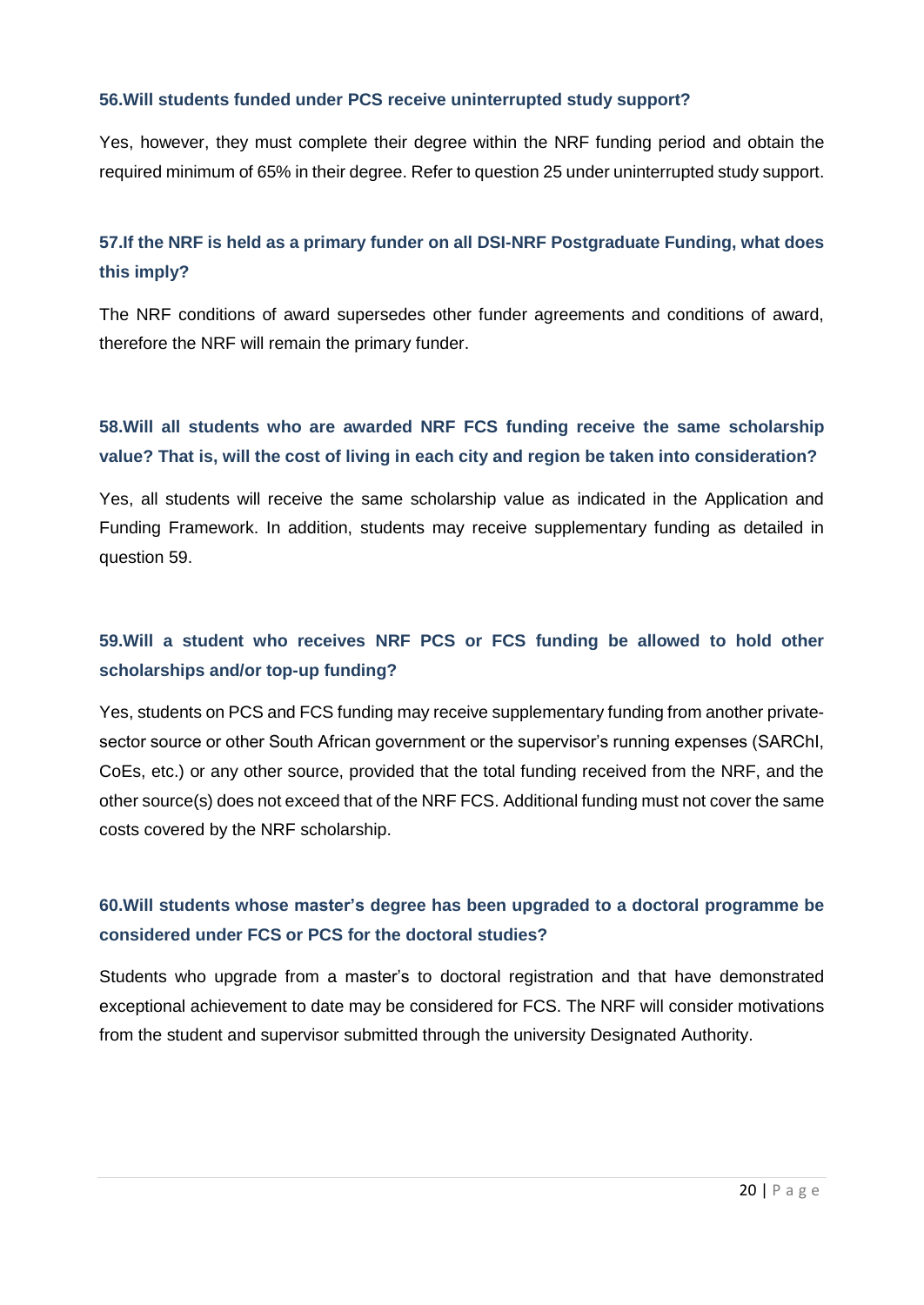# <span id="page-22-0"></span>**61.Will a student who receives a merit award from their institution be allowed to receive NRF postgraduate funding?**

Students on PCS and FCS may receive a merit award from their institution or funding from another private-sector source or other South African government, the NRF funding will also be reduced accordingly, so that it does not exceed the maximum value of the NRF FCS funding.

#### **Awards**

#### <span id="page-22-1"></span>**62.How will an applicants' know whether their application was successful?**

The outcome documents are linked to the application on the NRF Online Submission System, therefore if a successful award logs into their account, they will be able to view their award documents. In addition, a list of successful applicants' is published on the NRF website at [https://www.nrf.ac.za/Bursaries\\_Outcomes.](https://www.nrf.ac.za/Bursaries_Outcomes)

# <span id="page-22-2"></span>**63.What is a grant number for an awarded scholarship and where can an awardee find this information?**

For postgraduate scholarships, the grants are created on the granting system after outcome letters are received by the awardee. Once the grant creation task has been completed, the NRF sends a list of grant numbers (UIDs) to the institutions across the country. A student can query the grant number with their research office, or the student can view their grant details via NRF Online Submission System (under the *grantholder tools* section).

#### <span id="page-22-3"></span>**64.How will an awardee know if they were awarded FCS or PCS?**

The value of the scholarship that has been awarded to an awardee is indicated in the award or outcome letter which student will receive in the event of a successful application.

#### <span id="page-22-4"></span>**65.Will unsuccessful applicants' receive feedback from the NRF?**

Unsuccessful applicants' will receive "regret" letters from the NRF. These applicants' are those that are eligible to receive an award, but not be awarded due to budget constraints. Should additional budget become available, applicants' in this category may then be considered for funding.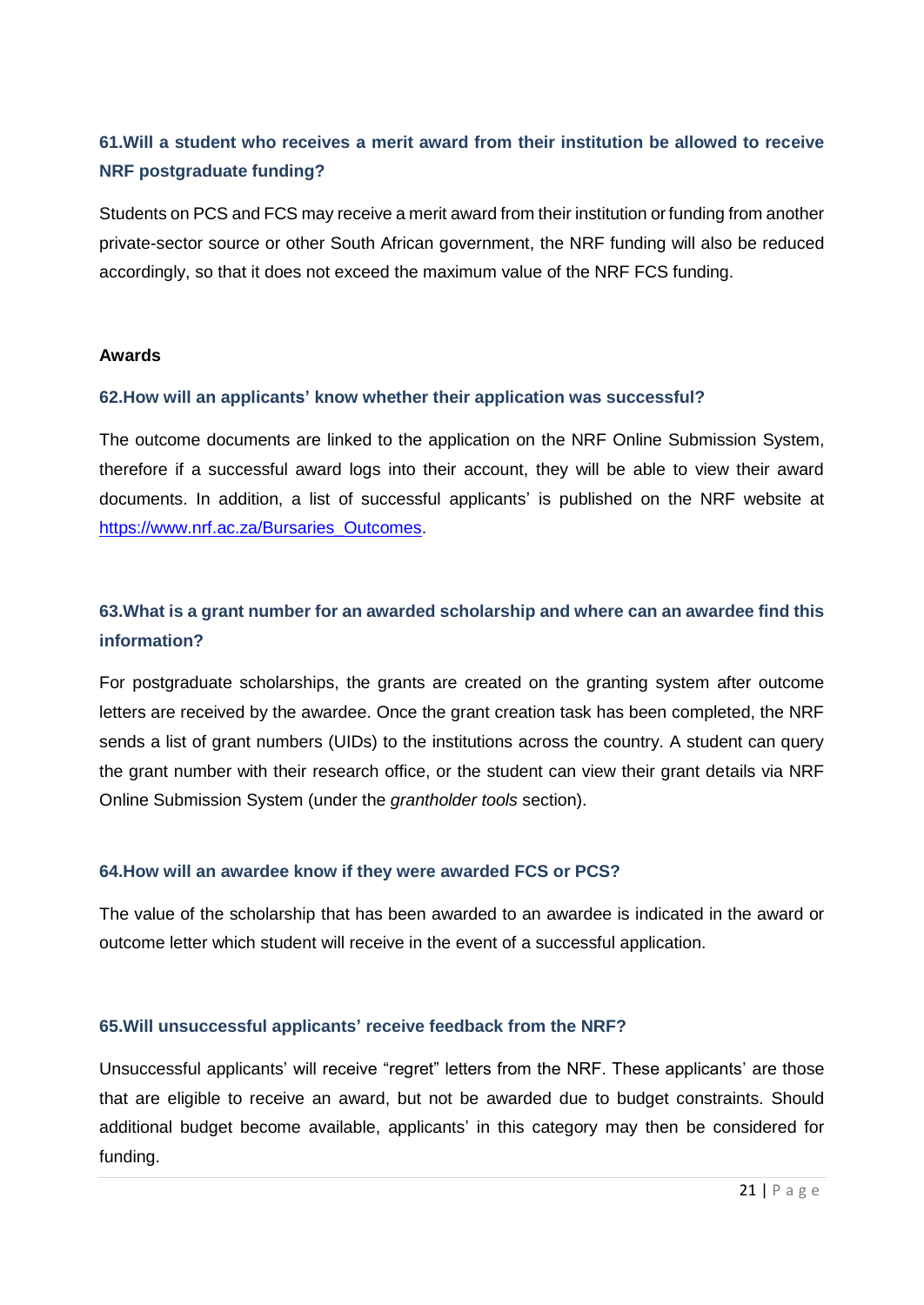With respect to feedback from the review panel, this is up to the institution to manage as the institutions run the postgraduate application review process. Please enquire with your institution should you require reviewers' feedback.

# <span id="page-23-0"></span>**66.Where can successful applicants' access the award or outcome letter relating to their NRF Postgraduate Scholarship?**

The award letter and Conditions of Grant (CoG) can be accessed via the NRF Online Submission System and will be attached to the successful application. Other documents such as the Application and Funding Framework, Application and Funding Guide and Statement of Expectations etc. can be downloaded from [https://www.nrf.ac.za/postgraduate-grants](https://www.nrf.ac.za/postgraduate-grants-documents)[documents.](https://www.nrf.ac.za/postgraduate-grants-documents)

#### **Changes on Project or Funding Support**

#### <span id="page-23-1"></span>**67.Who should a student contact if they have queries about the NRF scholarship?**

Students should contact the Designated Authority (DA) at the institutional research or postgraduate office for any queries relating to DSI-NRF Postgraduate funding. Refer to Appendix for DA contact list.

#### <span id="page-23-2"></span>**68.Will the NRF allow changes of the award from FCS to PCS or** *vice versa***?**

Yes, if a student was awarded PCS but is eligible for FCS, proof of NSFAS funding and/or proof of academic merit (>75% for the previous degree) or confirmation of financial need by ISFAP as well as a formal request for reconsideration must be submitted to the NRF via the institutional research office.

# <span id="page-23-3"></span>**69.Does the NRF allow project changes from what was submitted in the original application that was approved for funding?**

Yes, changes are allowed, however these changes have to be approved by the NRF. A formal letter explaining the project change which is signed by the student and supervisor should be submitted to the institutional research or postgraduate office. Thereafter the office will forward the letter to the NRF. Project changes should be logged with the NRF within the first year of the grant.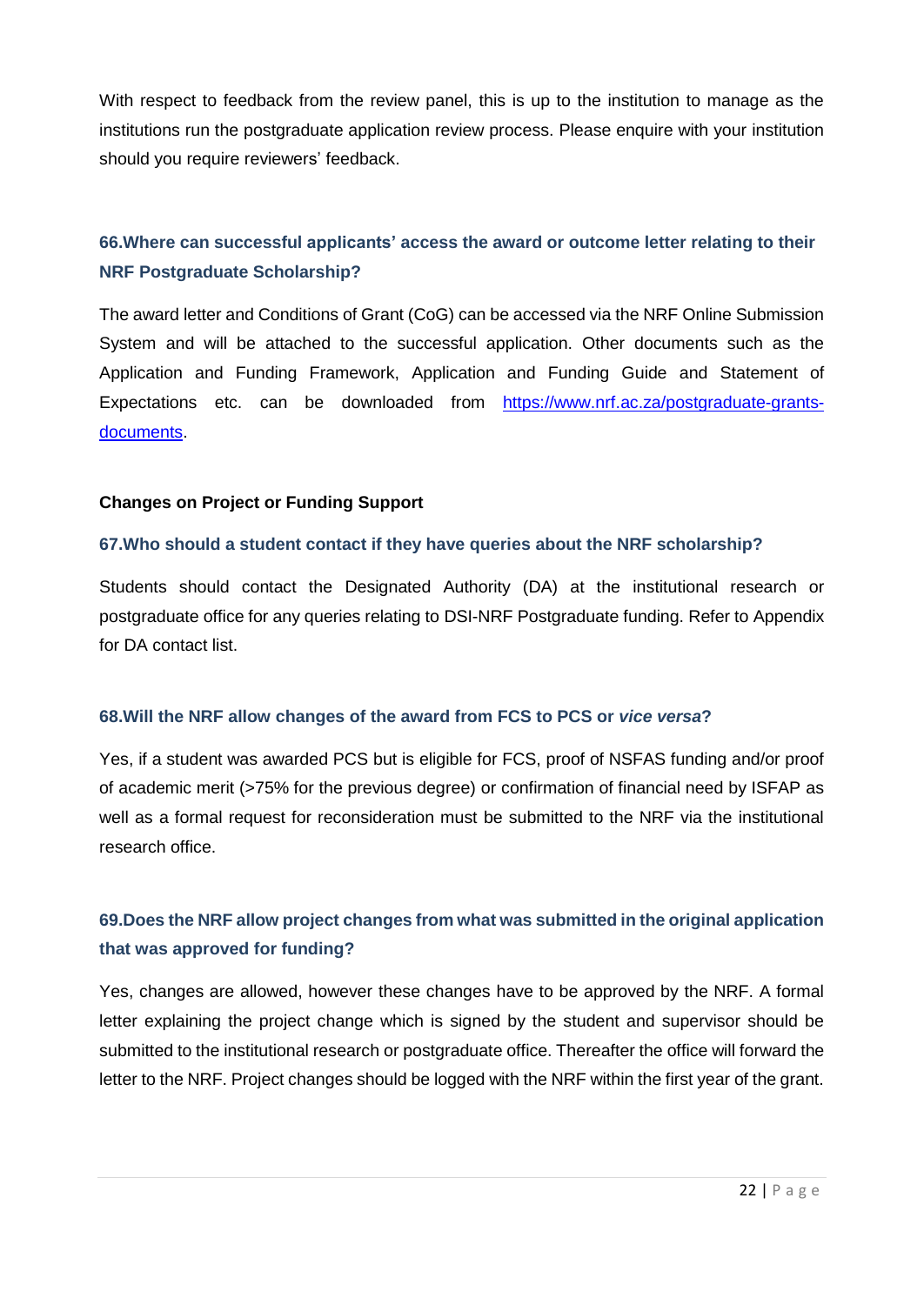#### <span id="page-24-0"></span>**70.What should be done if the supervisor of the NRF-funded project has changed?**

The NRF requires a release letter from the previous supervisor as well as a confirmation of supervision letter from the new supervisor.

#### <span id="page-24-1"></span>**71.Are transfers from one institution to another permitted?**

Yes, transfers are permitted. The student should contact the institutional research or postgraduate office for assistance.

#### <span id="page-24-2"></span>**72. Are deferments of scholarships to the next academic year permitted?**

Yes, an award can be deferred to the second semester of the year of award. The student will have to write a formal letter to the NRF requesting such a deferment with an explanation of why the deferment is required. Deferments to the next year are not allowed.

#### <span id="page-24-3"></span>**73.Can I take a leave of absence due to medical reasons?**

Yes, a leave of absence due to medical reasons is permitted. The leave of absence must be approved by the institution. A formal request must be submitted to the NRF for consideration together with letters of support from the supervisor and medical practitioner.

#### **Financial Control**

# <span id="page-24-4"></span>**74.What will the recourse be should students receiving either FCS or PCS funding fail to complete the degree within the NRF stipulated time?**

By accepting FCS or PCS funding from the NRF, the student agrees to complete the degree in the stipulated period i.e., within a year after NRF funding has ceased. Failure to meet this commitment, especially if it is determined that it was due to negligence, would constitute a breach of contract and students must return all the monies paid to the NRF together with interest at the prevailing prime rate charged by the NRF bankers, unless a de-registration is approved by the NRF due to exceptional and extenuating circumstances.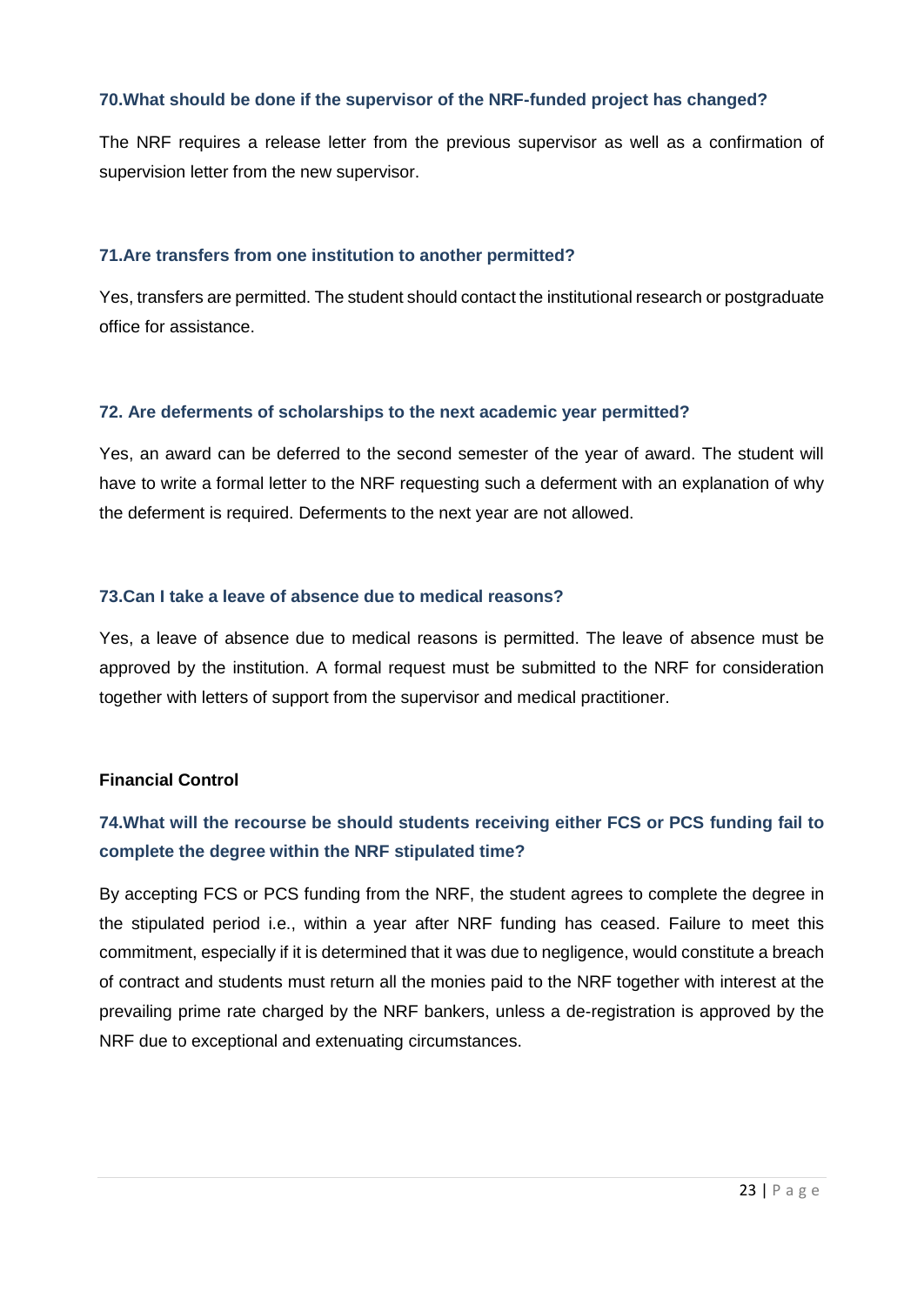# <span id="page-25-0"></span>**75.What will happen in instances where the university provides a certain percentage fee waiver or where a tuition fee is not charged?**

The execution of a fee waiver will be at the discretion of the university and guided by the university processes.

# <span id="page-25-1"></span>**76.What will happen to the once-off electronic study device funds should the student not utilise it during the first year of the award?**

If the electronic study device funding is not claimed in the first year of the award, the NRF will allow a carry forward of funds into the second year of the award. However, should the carry forward not be utilised in the second year, these funds will be forfeited.

#### <span id="page-25-2"></span>**77.Can the scholarship be used to offset outstanding debt?**

No, the scholarship cannot be used to pay any outstanding debt. The scholarship must be used for the degree for which it was awarded only.

#### **Appeals**

#### <span id="page-25-3"></span>**78.Can a student whose application was unsuccessful appeal the funding decision?**

The NRF has an appeal process each year after awards have been made. However, the appeal process is limited to applications that were not recommended for funding during the review process (conducted by the institution). Applicants' whose applications were submitted to the NRF for review cannot appeal against a funding decision made by the NRF. Appeals cannot be done against a type of approved funding amount i.e., FCS or PCS.

#### **Reporting**

#### <span id="page-25-4"></span>**79.Will a student be expected to report their progress to the NRF?**

Yes, completion of progress reports is compulsory for continuation of funding. Bi-annual progress reports have to be completed by mid-February and end of August. Scholarships will be cancelled in the event of non-submission of progress reports or non-response from the supervisor.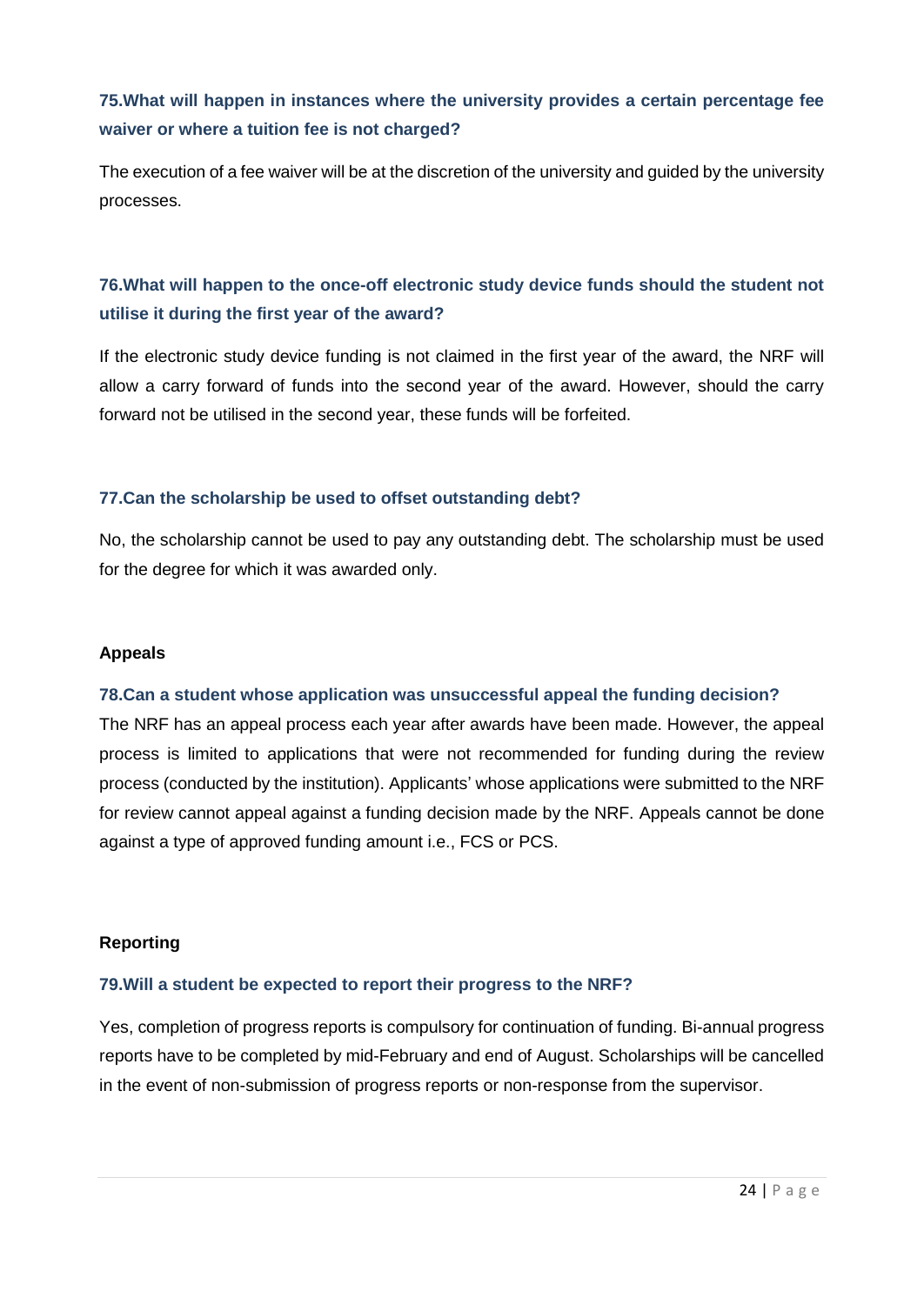# <span id="page-26-0"></span>**80.What will happen to the scholarship of a student who fails to complete a progress report?**

The scholarship will be cancelled and the student will have to return the funding that has already been paid out to the NRF**.**

#### **Completion of degree**

# <span id="page-26-1"></span>**81.What happens if a student does not complete the degree for which funding was awarded within the given timeframe?**

The Defaulting Student Process will be followed whereby the student will be contacted by the NRF to repay the scholarship that was awarded to them.

# <span id="page-26-2"></span>**82.What should be done once the degree, for which funding was awarded, has been completed?**

The student is required to upload the final corrected version of the dissertation or thesis in an approved electronic format (single Adobe readable (PDF) to the NRF. The institutional office responsible for the award should ensure that the student submits the handle or link of the dissertation or theses deposited in the University Library's digital repository to the NRF before or a month after the graduation ceremony to the following address: [http://www.nrf.ac.za/nrf\\_funded\\_thesis\\_dissertation\\_requirements](http://www.nrf.ac.za/nrf_funded_thesis_dissertation_requirements) .

# <span id="page-26-3"></span>**83.Where can I get the NRF logo from for acknowledgements on my thesis or publications?**

The NRF logo as well as the NRF Corporate Identity Guidelines can be accessed via [https://www.nrf.ac.za/postgraduate-grants-documents.](https://www.nrf.ac.za/postgraduate-grants-documents)

#### **Grantholder-linked associated students**

# <span id="page-26-4"></span>**84.Where does a student indicate on their application that they are linked to an NRF grantholder's research grant?**

The applicant must select *Scholarship linked to NRF-funded research* in the Application Category section. Once this has been selected, a space will appear for the applicant to indicate either their supervisor's grant number (UID) or application reference number.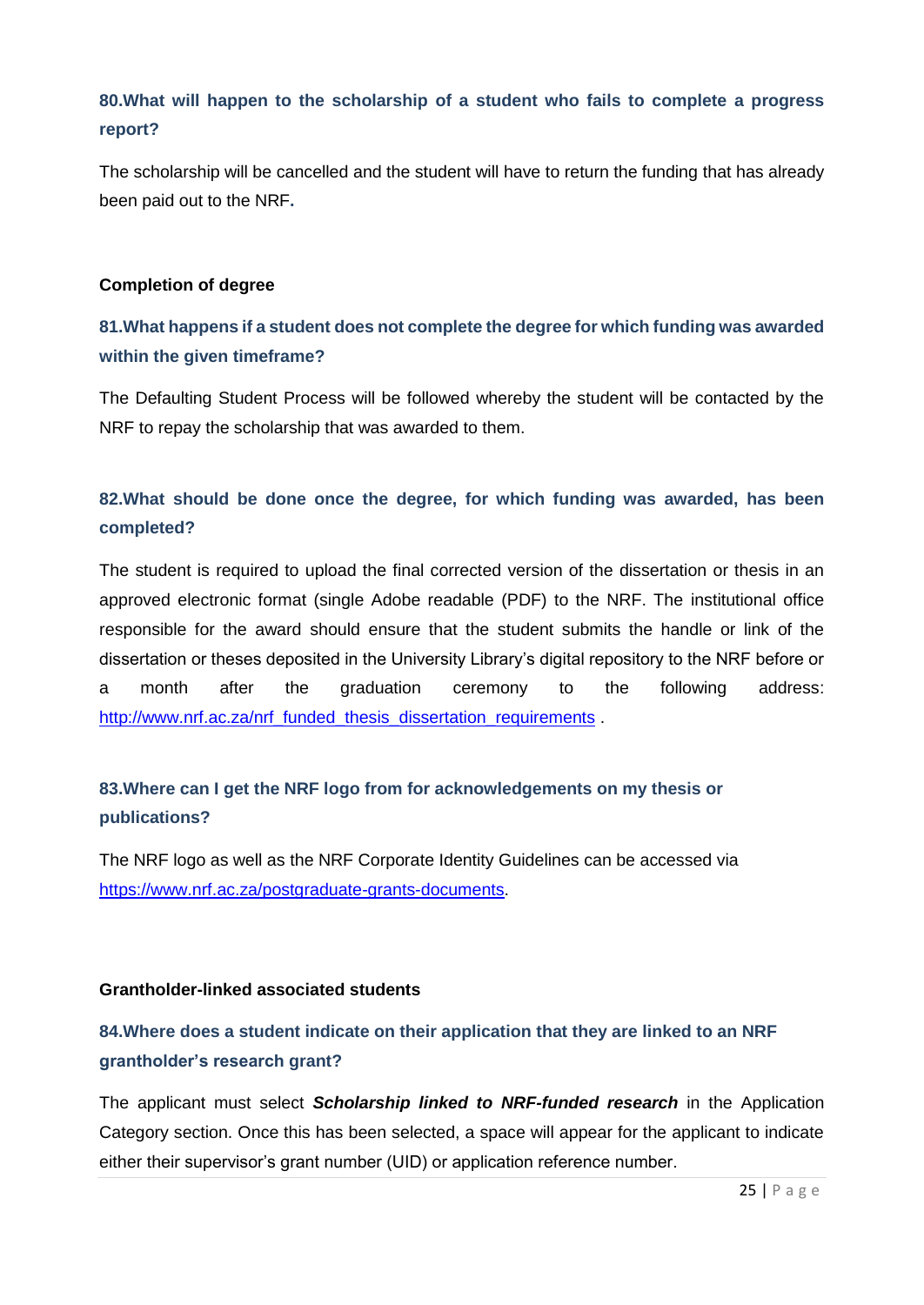#### <span id="page-27-0"></span>**85. Will grantholder-linked associated applicants' automatically be awarded scholarships?**

No, eligibility criteria as outlined in the DSI-NRF Postgraduate Application and Funding Framework document are still applicable. Applications submitted to the NRF for review will be screened to check eligibility and application requirements. Only eligible applications will go through to the final stage of funding decisions.

**END.**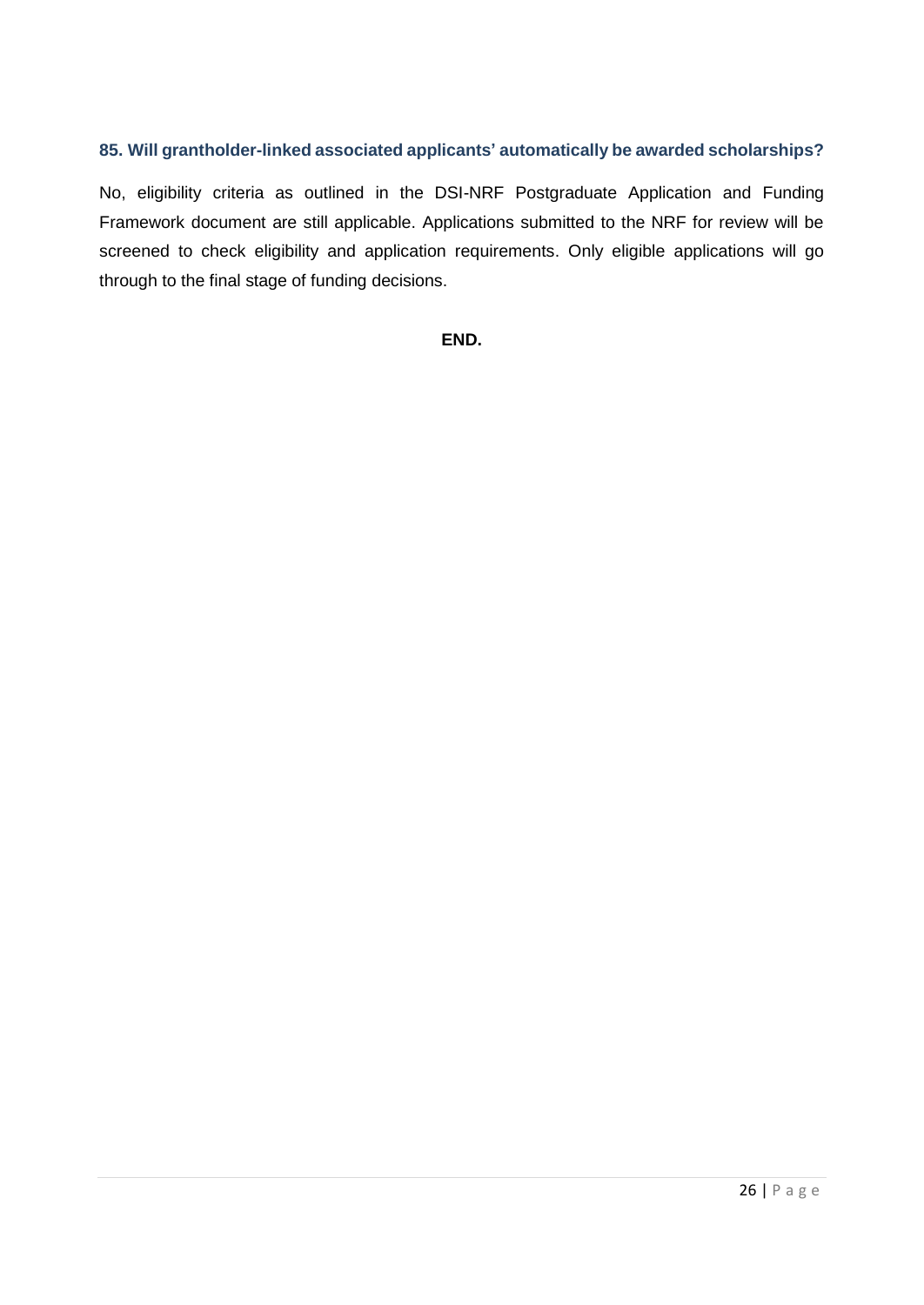# **APPENDIX: DESIGNATED AUTHORITY (DA) CONTACT LIST**

| <b>Name</b>      | <b>Surname</b> | <b>Email</b>                                                | <b>Institution</b>                           | <b>Telephone</b>              |
|------------------|----------------|-------------------------------------------------------------|----------------------------------------------|-------------------------------|
| Pumza            | Makaula        | makaulap@cput.ac.za                                         | Cape Peninsula University of Technology      | (021) 460-3895                |
| Dina             | <b>Burger</b>  | burgerd@cput.ac.za                                          | Cape Peninsula University of Technology      | (021) 460-3128 / 083 305 7819 |
| Marvin           | La Meyer       | lameyerm@cput.ac.za                                         | Cape Peninsula University of Technology      | (021) 460-3798                |
| Phathiswa        | Swaartbooi     | swaartbooip@cput.ac.za                                      | Cape Peninsula University of Technology      | (021) 460-3796                |
| Phaphama         | Mhlekwa        | mhlekwap@cput.ac.za                                         | Cape Peninsula University of Technology      | (021) 953-8462                |
| Mtembukazi       | Sibindlana     | sibindlanam@cput.ac.za                                      | Cape Peninsula University of Technology      | $(021)$ 953-8600              |
| Clement          | Matasane       | matasanec@cput.ac.za                                        | Cape Peninsula University of Technology      | $(021)$ 460-3383              |
| Corrie           | Uys            | UysC@cput.ac.za                                             | Cape Peninsula University of Technology      | (021) 460-3258                |
| Masimba          | Paradza        | paradzam@cput.ac.za                                         | Cape Peninsula University of Technology      | $(021)$ 460-3258              |
| Samson           | Mashele        | smashele@cut.ac.za                                          | Central University of Technology, Free State |                               |
| <b>Disebo</b>    | Modise         | modised@cut.ac.za                                           | Central University of Technology, Free State | $(051) 507 - 4170$            |
| Kgaugelo         | Sempe          | ksempe@cut.ac.za                                            | Central University of Technology, Free State | $(051) 507 - 4171$            |
| Mary             | Mohoa          | Imokhoa@cut.ac.za                                           | Central University of Technology, Free State | $(051)$ 507-4325              |
| Sibusiso         | Moyo           | dvcrie@dut.ac.za                                            | Durban University of Technology              |                               |
| Linda            | Linganiso      | researchdirector@dut.ac.za                                  | Durban University of Technology              | (031) 373-2326                |
| <b>Bloodless</b> | Dzwairo        | grantsadministrator@dut.ac.za;<br>grantsassistant@dut.ac.za | Durban University of Technology              | (031) 373-2423 / 083 324 3095 |
| Vaneshree        | Govender       | vanesh@dut.ac.za                                            | Durban University of Technology              | $(031)$ 373-2558              |
| Langelihle       | Shange         | grantsassistant@dut.ac.za                                   | Durban University of Technology              | (031) 373-2448                |
| Samukelisiwe     | Gambu          | SamukelisiweG@dut.ac.za;<br>grantsassistant@dut.ac.za       | Durban University of Technology              | 079 081 3587                  |
| Anette           | Mienie         | anette@mut.ac.za                                            | Mangosuthu University of Technology          |                               |
| Cynthia          | <b>Nkosi</b>   | cynthia@mut.ac.za                                           | Mangosuthu University of Technology          | (031) 907-7462                |
| Maryam           | Jordaan        | jordaan.maryam@mut.ac.za                                    | Mangosuthu University of Technology          | $(031)$ 907-7253              |
| Imtiaz           | <b>Khan</b>    | Imtiaz.Khan@mandela.ac.za                                   | Nelson Mandela University                    | $(041) 504 - 4329$            |
| Priscilla        | Mensah         | priscilla.mensah@mandela.ac.za                              | Nelson Mandela University                    | $(041) 504 - 2538$            |
| Tozama           | Mnonopi        | Tozama.Mnonopi@mandela.ac.za                                | Nelson Mandela University                    | $(041) 504 - 2538$            |
| Nnenesi          | Kgabi          | nnenesi.kgabi@nwu.ac.za                                     | North-West University                        | (018) 299-4848/52             |
| Mpe              | Meintjes       | mpe.meintjes@nwu.ac.za                                      | North-West University                        | $(018)$ 299-4856              |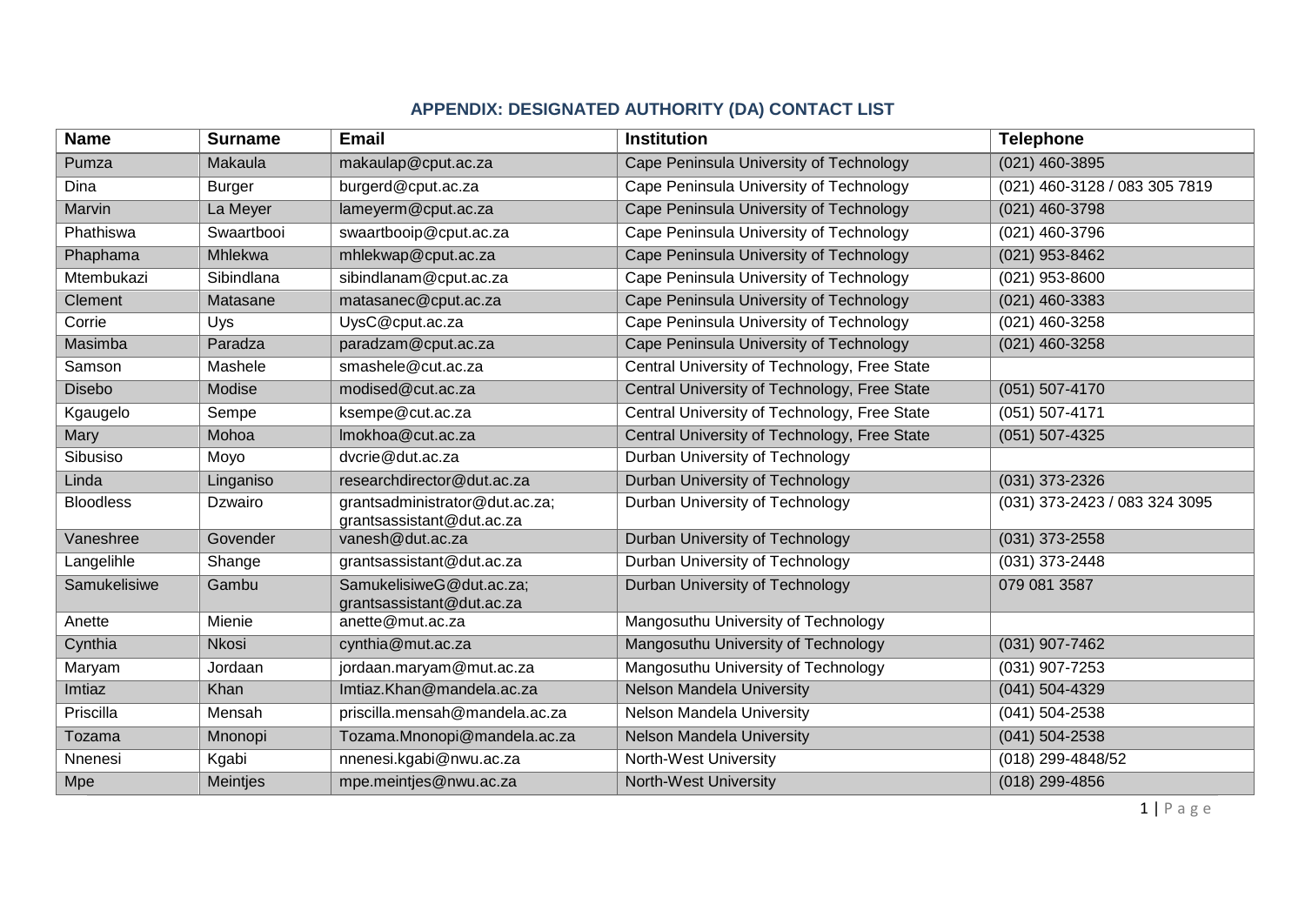| <b>Name</b>                   | <b>Surname</b> | Email                                                   | <b>Institution</b>                         | <b>Telephone</b>   |
|-------------------------------|----------------|---------------------------------------------------------|--------------------------------------------|--------------------|
| Funanani                      | Lavhelani      | 26720019@nwu.ac.za                                      | <b>North-West University</b>               | $(018)$ 285-2014   |
| Heide                         | Goedhals       | 25377167@nwu.ac.za                                      | North-West University                      | $(018)$ 299-4855   |
| Tshwarelo<br><b>Boitumelo</b> | Mdluli         | 34421025@nwu.ac.za                                      | North-West University                      | (018) 299-4892     |
| Jaine                         | <b>Roberts</b> | j.roberts@ru.ac.za                                      | <b>Rhodes University</b>                   | (046) 603-8756     |
| John                          | Gillam         | j.p.gillam@ru.ac.za                                     | <b>Rhodes University</b>                   |                    |
| <b>Nwabisa</b>                | Mkosana        | n.mkosana@ru.ac.za                                      | <b>Rhodes University</b>                   | (046) 603-7632     |
| Jadah                         | Matentji       | jadah.matentji@smu.ac.za                                | Sefako Makgatho Health Sciences University | (012) 521-3359     |
| Mapaseka                      | Seheri         | mapaseka.seheri@smu.ac.za                               | Sefako Makgatho Health Sciences University | $(012)$ 521-3360   |
| Winnie                        | Motsatsi       | winnie.motsatsi@smu.ac.za                               | Sefako Makgatho Health Sciences University | (012) 521-3233     |
| <b>Takatso</b>                | Semenya        | takatso.semenya@spu.ac.za;<br>research.grants@spu.ac.za | Sol Plaatje University                     | $(053)$ 491-0462   |
| Anthea                        | Poss           | anthea.poss@spu.ac.za                                   | Sol Plaatje University                     | $(053)$ 491-0092   |
| Rozelle                       | Petersen       | rnp@sun.ac.za                                           | <b>Stellenbosch University</b>             | $(021) 808 - 2907$ |
| Rhodene                       | Amos           | ramos@sun.ac.za                                         | <b>Stellenbosch University</b>             | $(021) 808 - 2908$ |
| <b>Nugent</b>                 | Lewis          | nugent@sun.ac.za                                        | <b>Stellenbosch University</b>             | $(021)$ 808-9017   |
| Venita                        | Januarie       | venita@sun.ac.za                                        | <b>Stellenbosch University</b>             | (021) 808-9017     |
| <b>Betina</b>                 | van der Merwe  | betina@sun.ac.za                                        | <b>Stellenbosch University</b>             | $(021) 808 - 2907$ |
| Dominique                     | Meyer          | dominiquem@sun.ac.za                                    | <b>Stellenbosch University</b>             | $(012)$ 808-9566   |
| Shannon                       | <b>Brooks</b>  | sbrooks@sun.ac.za                                       | <b>Stellenbosch University</b>             | $(012)$ 808-4480   |
| Tammy                         | Abrahams       | tammya@sun.ac.za                                        | <b>Stellenbosch University</b>             | $(021)$ 808-3896   |
| Rita                          | Raseleka       | raselekarm@tut.ac.za                                    | <b>Tshwane University of Technology</b>    | $(012)$ 382-5155   |
| Nonofo                        | Mabasa         | hashonaND@tut.ac.za                                     | <b>Tshwane University of Technology</b>    | $(012)$ 382-5890   |
| Sasani                        | Baloyi         | BaloyiSN1@tut.ac.za                                     | Tshwane University of Technology           | $(012)$ 382-5188   |
| Gomotsegang<br>Fred           | Molelekwa      | molelekwagf@tut.ac.za                                   | Tshwane University of Technology           | $(012)$ 382-5155   |
| Ingrid                        | <b>Botha</b>   | bothai@tut.ac.za                                        | Tshwane University of Technology           | $(012)$ 382-5872   |
| Naledi                        | <b>Nthite</b>  | nthitenn@tut.ac.za                                      | Tshwane University of Technology           | $(012)$ 382-5966   |
| Chantal                       | Swartz         | crv.swartz@uct.ac.za                                    | University of Cape Town                    | $(021)$ 650-7315   |
| Meameno                       | Nepembe        | meameno.nepembe@uct.ac.za                               | University of Cape Town                    | $(021)$ 650-5075   |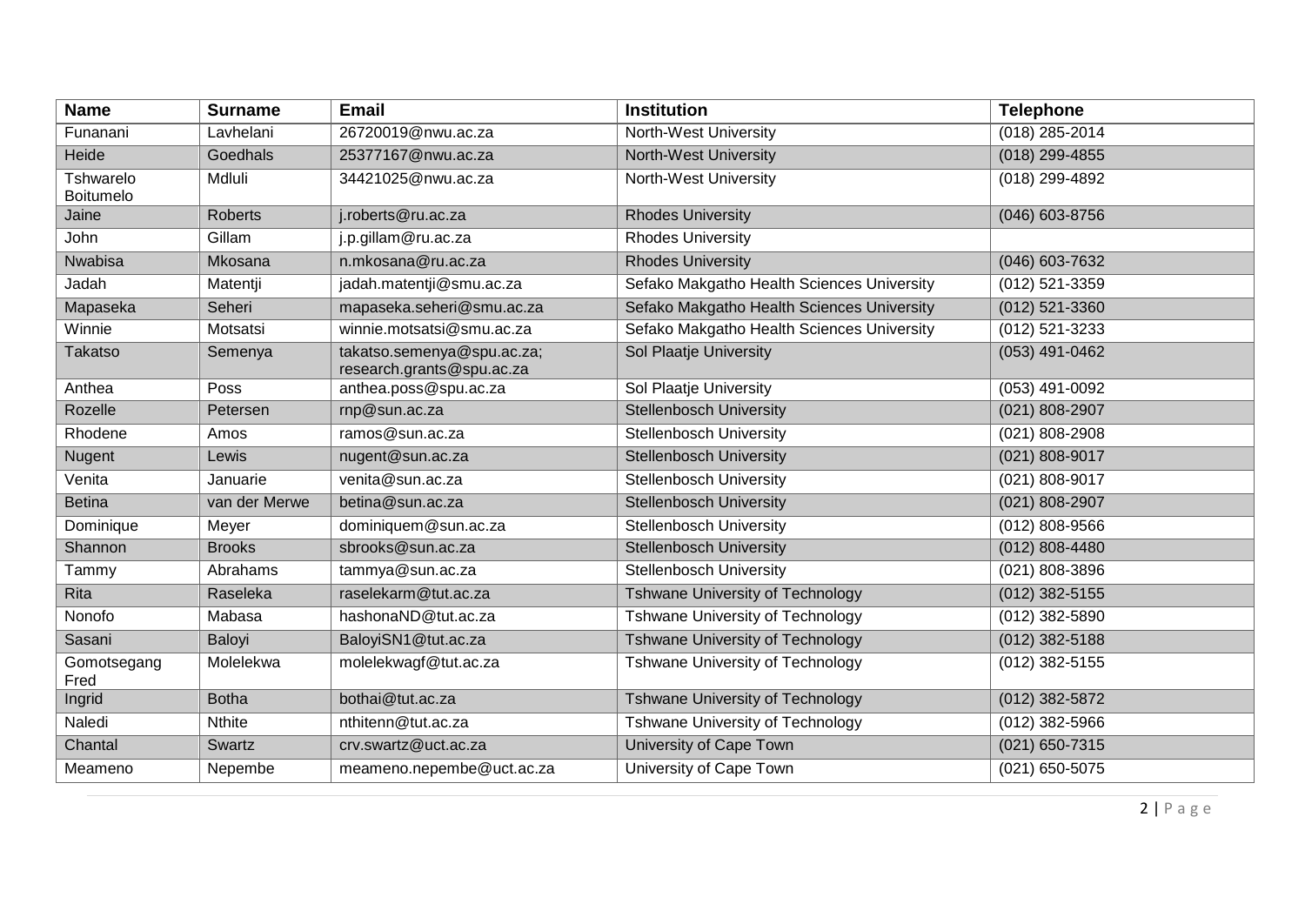| <b>Name</b>     | <b>Surname</b>       | <b>Email</b>                 | <b>Institution</b>          | <b>Telephone</b>            |
|-----------------|----------------------|------------------------------|-----------------------------|-----------------------------|
| Desne           | Jodamus              | desne.jodamus@uct.ac.za      | University of Cape Town     | $(021) 650 - 2206$          |
| Sibongile       | Fatyi                | sibongile.fatyi@uct.ac.za    | University of Cape Town     | $(021)$ 650-2135            |
| Leigh           | Wentzel              | leigh.wentzel@uct.ac.za      | University of Cape Town     | $(021)$ 650-1920            |
| Samuel          | Mondi                | samuel.mondi@uct.ac.za       | University of Cape Town     | (021) 650-3629              |
| Joyce Elizabeth | Fortuin              | jfortuin@ufh.ac.za           | University of Fort Hare     | $(040)$ 602-2319            |
| Precious        | Zengethwa            | nzengethwa@ufh.ac.za         | University of Fort Hare     | (040) 602 2440 / 0723678927 |
| Praveen         | Singh                | praveens@uj.ac.za            | University of Johannesburg  | $(011) 559 - 4148$          |
| Thabiso         | Masango              | thabisom@uj.ac.za            | University of Johannesburg  | (011) 559-3287              |
| Denise          | Pillay               | pillaydn@ukzn.ac.za;         | University of KwaZulu-Natal | $(031)$ 260-8085            |
| Abongile        | Mpofu                | mpofua@ukzn.ac.za            | University of KwaZulu-Natal | (031) 260-2192              |
| Hlengiwe        | Zondo                | zondoh@ukzn.ac.za            | University of KwaZulu-Natal | $(031)$ 260-2239            |
| Sibusisiwe      | Ngubane              | NgubaneS3@ukzn.ac.za         | University of KwaZulu-Natal | $(031)$ 260-8085            |
| Marelize        | Kellermann           | marelize.kellermann@ul.ac.za | University of Limpopo       |                             |
| Thembinkosi     | Mabila               | thembinkosi.mabila@ul.ac.za  | University of Limpopo       | $(015)$ 268-2401            |
| Ronel           | Hattingh             | ronel.hattingh@ul.ac.za      | University of Limpopo       | (015) 268-2401 / 2298       |
| John            | Mamokhere            | john.mamokhere@ul.ac.za      | University of Limpopo       | (015) 268-2401 / 4029       |
| Zukile          | Matshaya             | Zukile.Matshaya@ump.ac.za    | University of Mpumalanga    | $(013) 002 - 0385$          |
| Phindile        | Lukhele-<br>Olorunju | P.Lukheleolorunju@ump.ac.za  | University of Mpumalanga    | $(013) 002 - 0151$          |
| Aceme           | Nyika                | Aceme.nyika@up.ac.za         | University of Pretoria      | (012) 420-6851              |
| Mpai            | Mphunngoa            | mpai.mphunngoa@up.ac.za      | University of Pretoria      | (012) 420-6850              |
| <b>Tilly</b>    | Hlongwane            | Tilly.hlongwane@up.ac.za     | University of Pretoria      | $(012)$ 420-3579            |
| Katlego         | Kekae                | katlego.kekae@up.ac.za       | University of Pretoria      |                             |
| Ncuthukazi      | Tshabalala           | Ncuthukazi.Lubala@up.ac.za   | University of Pretoria      | (012) 420-5432              |
| Portia          | Mangope              | portia.mangope@up.ac.za      | University of Pretoria      | (012) 420-3688              |
| Ninette         | Kotzee               | ninette.kotzee@up.ac.za      | University of Pretoria      | $(012)$ 420-3528            |
| Harry Maishe    | <b>Bopape</b>        | bopaphm@unisa.ac.za          | University of South Africa  | $(012)$ 429-6890            |
| Unarine         | Mashao               | mashau@unisa.ac.za           | University of South Africa  | (012) 429-8920              |
| Karabo          | Tsatsi               | tsatsgk@unisa.ac.za          | University of South Africa  | (012) 429-2096              |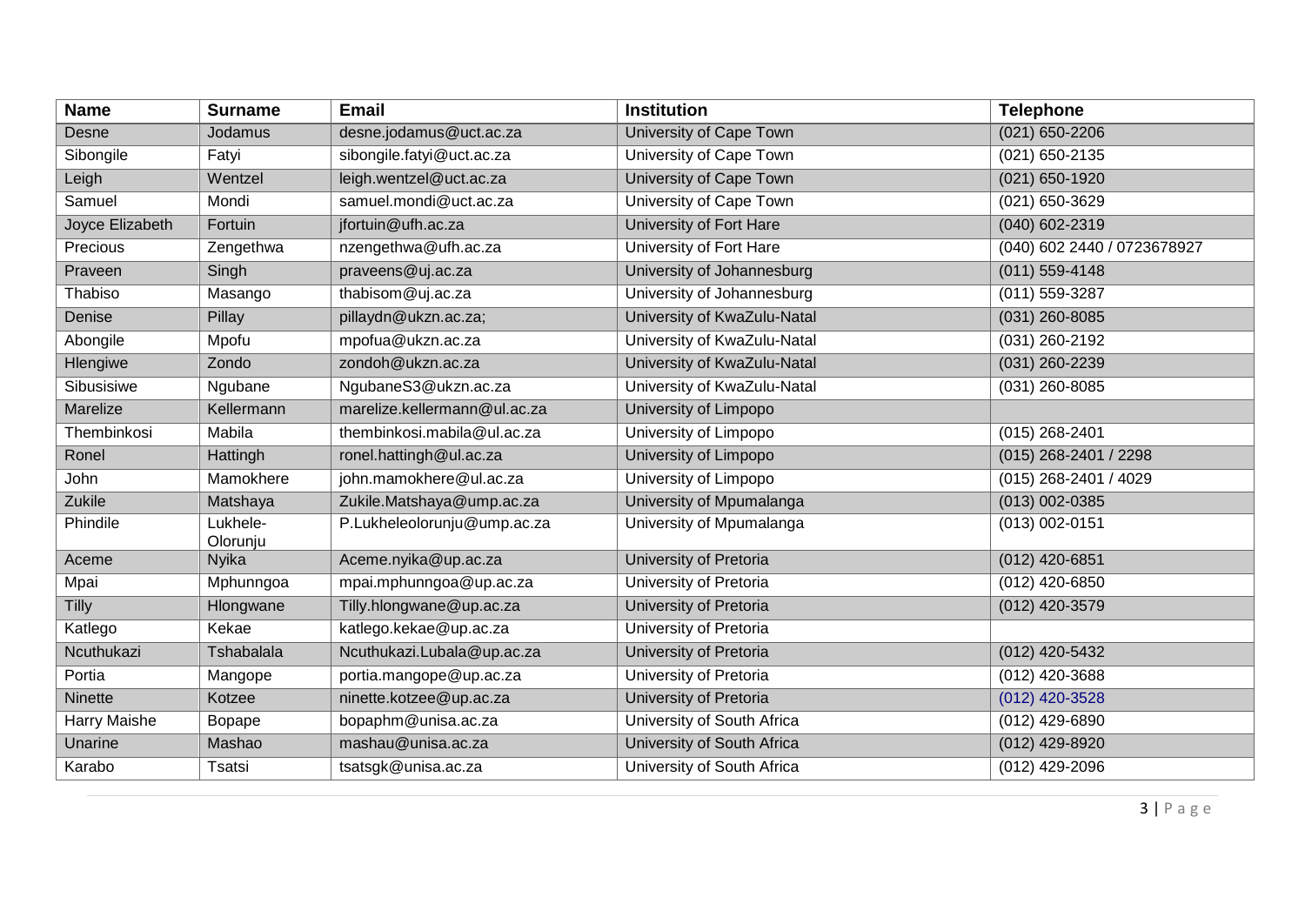| <b>Name</b>            | <b>Surname</b>        | <b>Email</b>                    | <b>Institution</b>              | <b>Telephone</b> |
|------------------------|-----------------------|---------------------------------|---------------------------------|------------------|
| Cebisa                 | Nkhumeleni            | nkhumc1@unisa.ac.za             | University of South Africa      | $(012)$ 429-2286 |
| Tau                    | Moholoopa             | moholt@unisa.ac.za              | University of South Africa      | $(012)$ 429-3565 |
| Carin                  | Niemand               | niemaac1@unisa.ac.za            | University of South Africa      | (012) 429-2764   |
| Glen                   | Taylor                | taylorgj@ufs.ac.za              | University of the Free State    | (051) 401-9778   |
| Eleanor                | van der<br>Westhuizen | vdwesthd@ufs.ac.za              | University of the Free State    | $(051)$ 401-7077 |
| Mandy                  | Jampies               | jampiesmg@ufs.ac.za             | University of the Free State    | (051) 401-9725   |
| Ndivhuho               | Ramudzuli             | ramudzulin@ufs.ac.za            | University of the Free State    |                  |
| Prince                 | Khoza                 | khozapn@ufs.ac.za               | University of the Free State    | $(051)$ 401-2045 |
| <b>Jose Merle</b>      | Frantz                | jfrantz@uwc.ac.za               | University of the Western Cape  | $(051)$ 401-2045 |
| Cornel                 | Hart                  | chart@uwc.ac.za                 | University of the Western Cape  | (021) 959-2007   |
| <b>Kirk</b>            | Haupt                 | khaupt@uwc.ac.za                | University of the Western Cape  | $(021)$ 959-2039 |
| Ferial                 | Geyer                 | fgeyer@uwc.ac.za                | University of the Western Cape  | (021) 959 3390   |
| Ndhuvazi               | Kubayi                | ndhuvazi.kubayi@wits.ac.za      | University of the Witwatersrand | (011) 717-1294   |
| Vinesha                | Singh                 | vinesha.singh@wits.ac.za        | University of the Witwatersrand | $(011)$ 717-1078 |
| Nandy                  | Theka                 | nandy.theka@wits.ac.za          | University of the Witwatersrand | $(011)$ 717-1062 |
| Yolanda                | Davids                | yolanda.davids@wits.ac.za       | University of the Witwatersrand | $(011)$ 717-1231 |
| Andrea                 | Ogle                  | andrea.ogle@wits.ac.za          | University of the Witwatersrand | $(011)$ 717-1320 |
| Georges-Ivo            | Ekosse                | georges-ivo.ekosse@univen.ac.za | University of Venda             | $(015)$ 962-8504 |
| Koena (Sinah)          | Sekhula               | Sinah.sekhula@univen.ac.za      | University of Venda             | $(015)$ 962-8439 |
| Stanley                | Lesufi                | stanley.lesufi@univen.ac.za     | University of Venda             | $(015)$ 962-9043 |
| Nkosinathi             | Sotshangane           | nsotshangane@univen.ac.za       | University of Venda             | $(015)$ 962-9054 |
| Wendy                  | Nemphagane            | wendy.sekgota@univen.ac.za      | University of Venda             | $(015)$ 962-8816 |
| Daniela                | Viljoen               | viljoend@unizulu.ac.za          | University of Zululand          | $(035)$ 902-6645 |
| Nomathemba<br>Precious | Shoba                 | ShobaNO@unizulu.ac.za           | University of Zululand          |                  |
| Mhlengi                | Mthembu               | mthembumh@unizulu.ac.za         | University of Zululand          |                  |
| Simphiwe               | Nelana                | simphiwen@vut.ac.za             | Vaal University of Technology   | (016) 950-9297   |
| Searabo                | Kgekoane              | dorcask@vut.ac.za               | Vaal University of Technology   | $(016)$ 950-7638 |
| Nomama Beatrice        | Phume                 | beatricet@vut.ac.za             | Vaal University of Technology   | (016) 950-9536   |